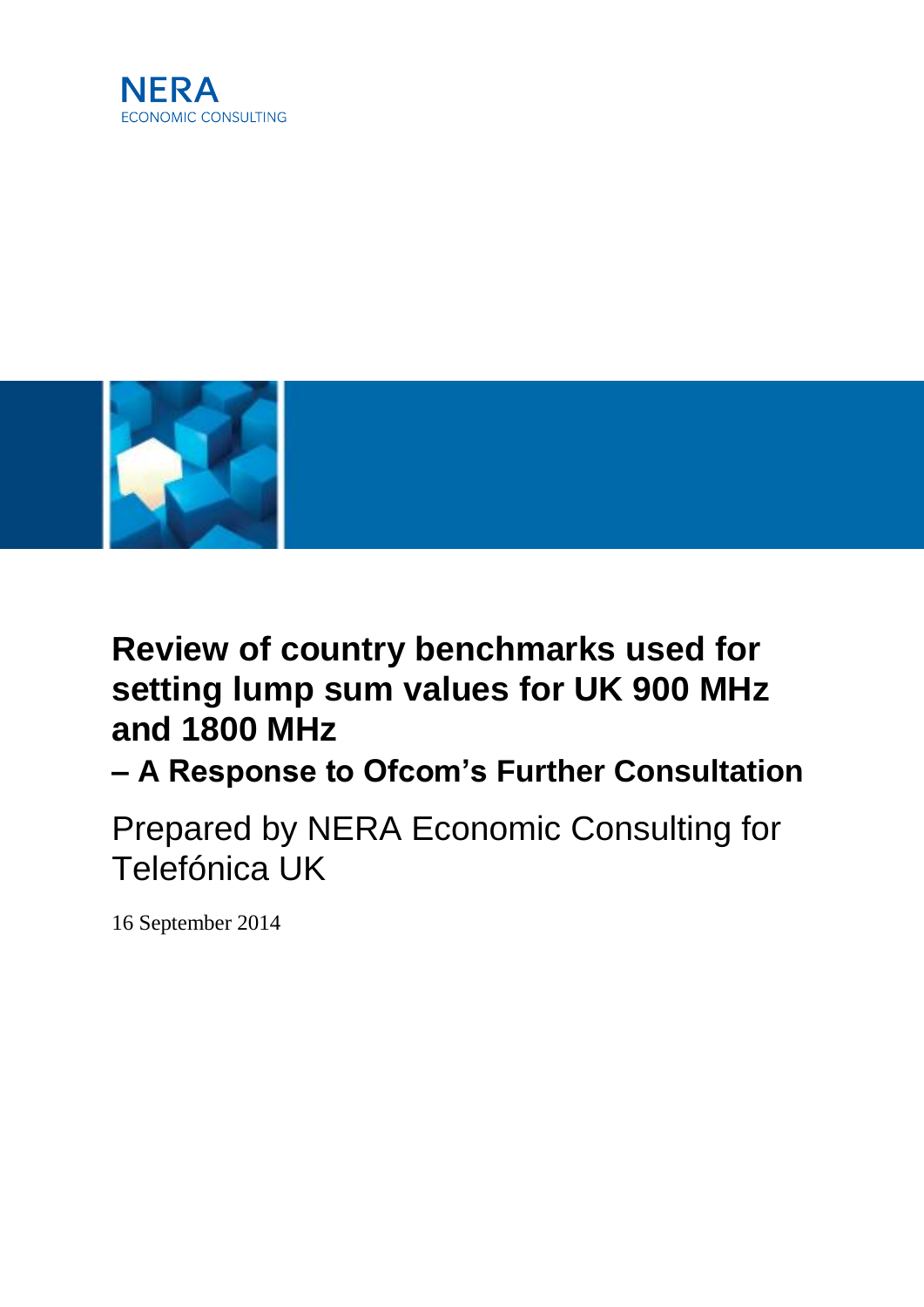### **Project team**

Jonathan Falk

Richard Marsden

Jonathan Pike

#### **NERA Economic Consulting**

15 Stratford Place London W1C 1BE United Kingdom Tel: 44 20 7659 8500 Fax: 44 20 7659 8501

[www.nera.com](http://www.nera.com/)

1166 Avenue of the Americas New York, NY 10036 United States Tel: 1 212 345 2981 Fax: 1 212 345 4650

#### © NERA Economic Consulting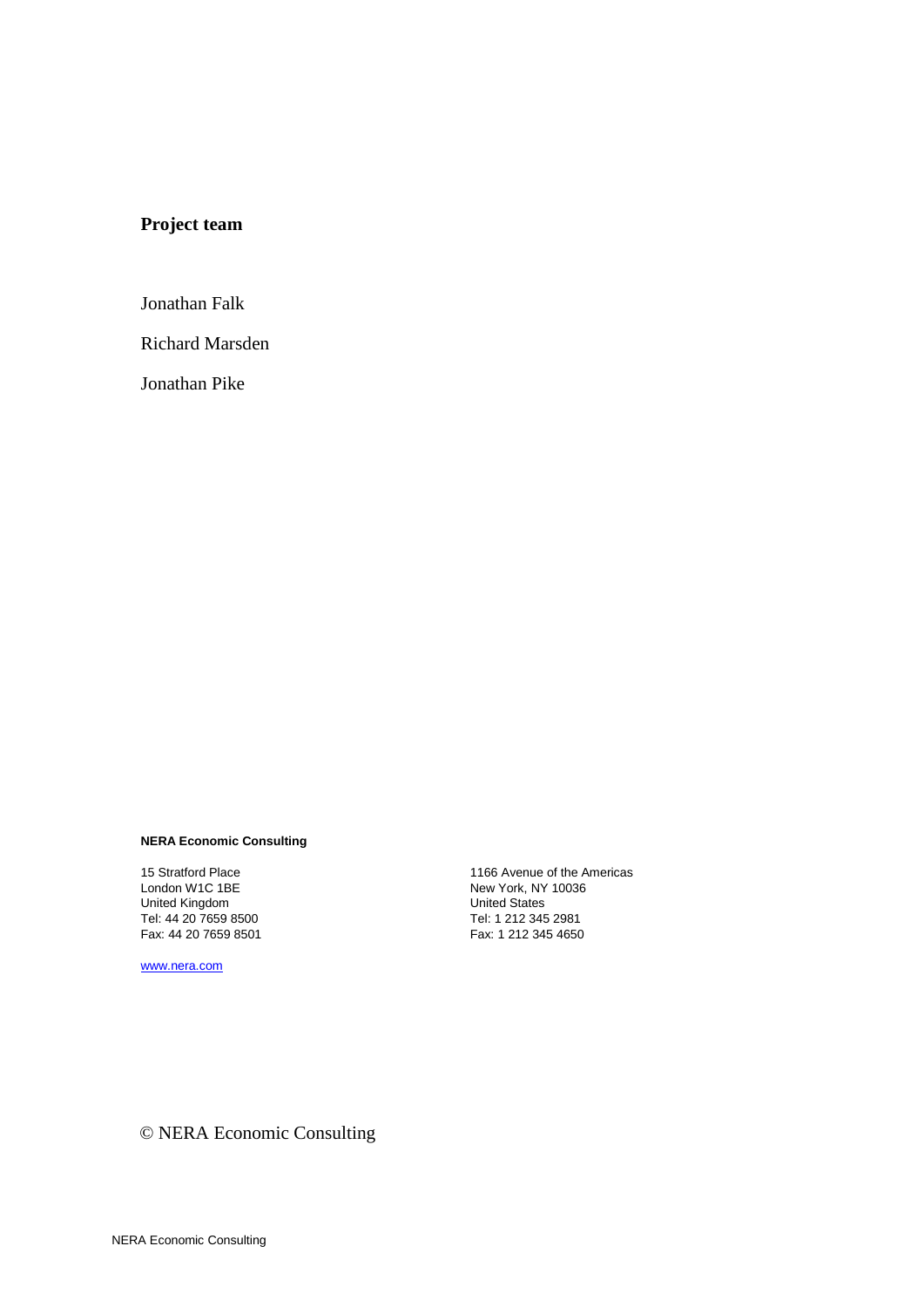# **Contents**

| $\mathbf 1$ . | <b>Introduction</b>                                       | 4  |
|---------------|-----------------------------------------------------------|----|
| 2.            | <b>Econometric test to screen for outliers</b>            | 6  |
| 2.1.          | <b>Benchmark datasets</b>                                 | 6  |
| 2.2.          | <b>Methodology</b>                                        | 7  |
| 2.3.          | <b>Results</b>                                            | 9  |
| 2.4.          | What do the results mean?                                 | 14 |
| 3.            | <b>Qualitative analysis of outliers</b>                   | 16 |
| 3.1.          | 900 MHz band                                              | 16 |
| 3.2.          | 1800 MHz band                                             | 17 |
| 3.3.          | Austrian bid data                                         | 20 |
| 4.            | <b>Conclusion</b>                                         | 24 |
|               | <b>Appendix 1: Datasets</b>                               | 25 |
|               | Report qualifications/assumptions and limiting conditions | 27 |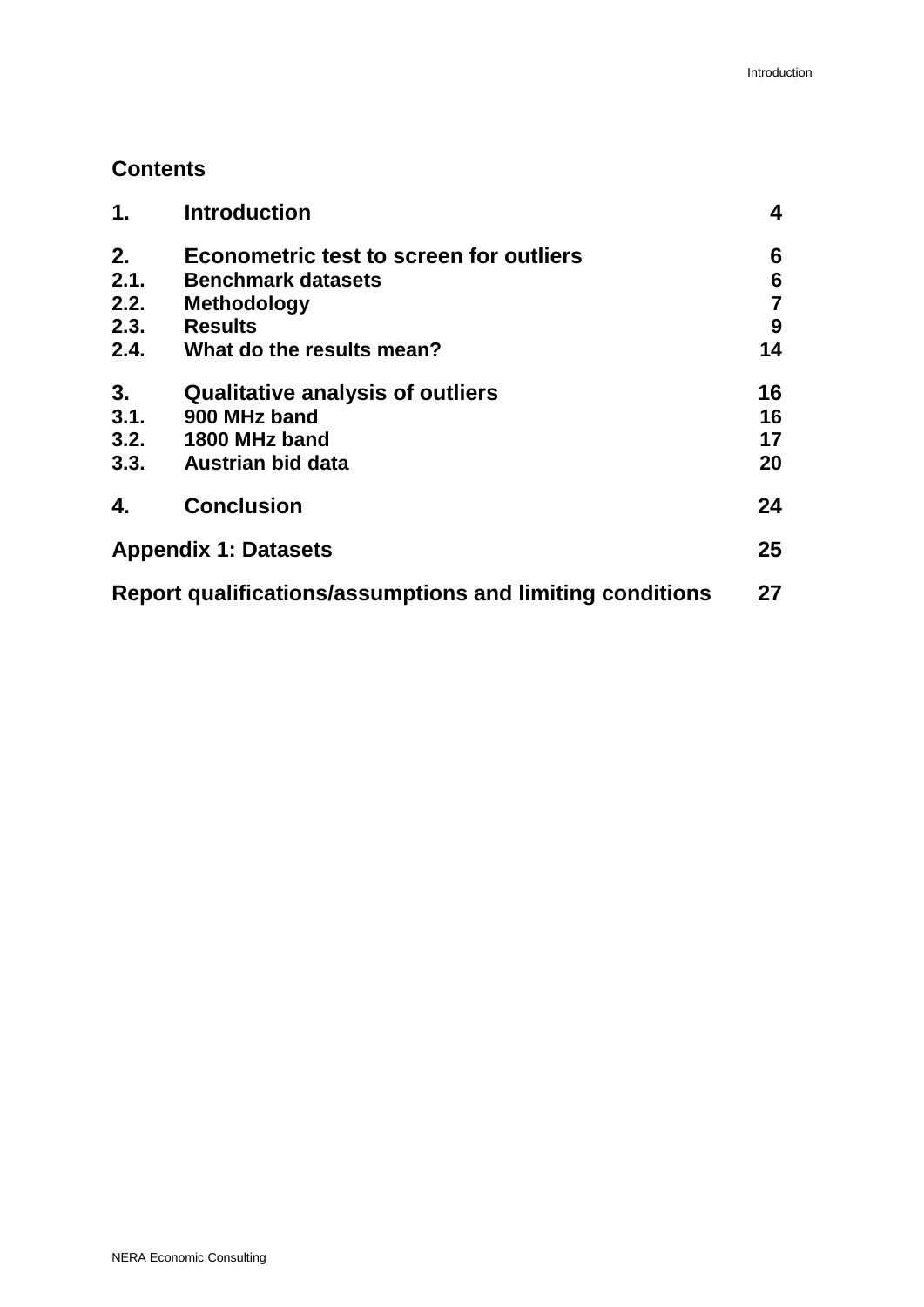#### <span id="page-3-0"></span>**1. Introduction**

NERA Economic Consulting (NERA) has been asked by Telefónica UK to undertake a statistical analysis of the country benchmark data that is being used by Ofcom to derive lump sum values of UK 900 MHz and 1800 MHz spectrum. Telefónica told us that they broadly support the revised methodology adopted by Ofcom to estimate UK values based on a qualitative analysis of benchmarks from other European countries.<sup>1</sup> However, they are concerned that the Ofcom analysis places undue weight on potential high price outliers to the sample, while (correctly) putting little weight on low price outliers. In Telefónica's view, this approach leads Ofcom to over-estimate the value of 900 MHz and 1800 MHz spectrum in the UK.

In this paper, we set out a "top-down" econometric approach to test for probable outliers in Ofcom's sample of country data points. Having identified the potential outliers using a purely statistical approach, we then undertake a "bottom up" qualitative analysis of these country data points to determine if the evidence supports the conclusion that they are outliers. For the quantitative analysis, we run an econometric model using two alternative samples: one using data supplied by Ofcom; and one that uses the same sample but with a limited number of adjustments proposed by Telefónica.<sup>2</sup> For the qualitative analysis, we draw on Ofcom's own published analysis, stakeholder responses to Ofcom's consultations and our own knowledge of recent European spectrum auctions.<sup>3</sup>

The debate between Ofcom and stakeholders over the merits of including particular country data points in the benchmarking exercise has, for some countries, been highly contentious. For example, in its 2013 consultation document, Ofcom placed significant weight on Romanian price data as a benchmark for the UK. Several respondents to this consultation, including Telefónica, put forward multiple reasons why Romania was a poor benchmark for the UK, and Ofcom subsequently downgraded Romania in its analysis. In its new consultation, Ofcom places great weight on price data from the 2013 Austrian multiband auction. Previously, in response to an Ofcom update in May 2014, respondents, including Telefónica, presented qualitative evidence why the Austrian auction data may be unreliable as a benchmark for the UK, but Ofcom argued that this evidence was inconclusive.

We believe that our approach of first using a "top down" econometric evaluation to screen for potential outliers and only then turning to "bottom up" qualitative reasoning for an explanation provides a framework for concluding this debate. The underlying premise of Ofcom's benchmarking exercise is that their country benchmarks for each spectrum band are estimates, perhaps noisy ones, of *the same thing*. A direct implication of this is that we can use an econometric test to determine a confidence interval (e.g. 98%) for the expected value

1

<sup>1</sup> For a description of Ofcom's approach, see: Ofcom, Annual Licence fees for 900 MHz and 1800 MHz spectrum, Further consultation, 1 August 2014 (hereafter, the "August 2014 Consultation"), Section 3.

 $\overline{2}$ It was not within the scope of the study to consider whether the Ofcom data is accurate.

<sup>&</sup>lt;sup>3</sup> NERA's spectrum auctions team, led by Richard Marsden, one of the report authors, actively tracks spectrum auctions worldwide. We advised Telefónica group companies in the recent Spanish, Irish, UK, Czech and Slovak multi-band spectrum auctions, and supported bidders in a number of other awards in Ofcom's benchmark set. We also assisted the BIPT with the design and implementation of the 2013 Belgium 800 MHz auction.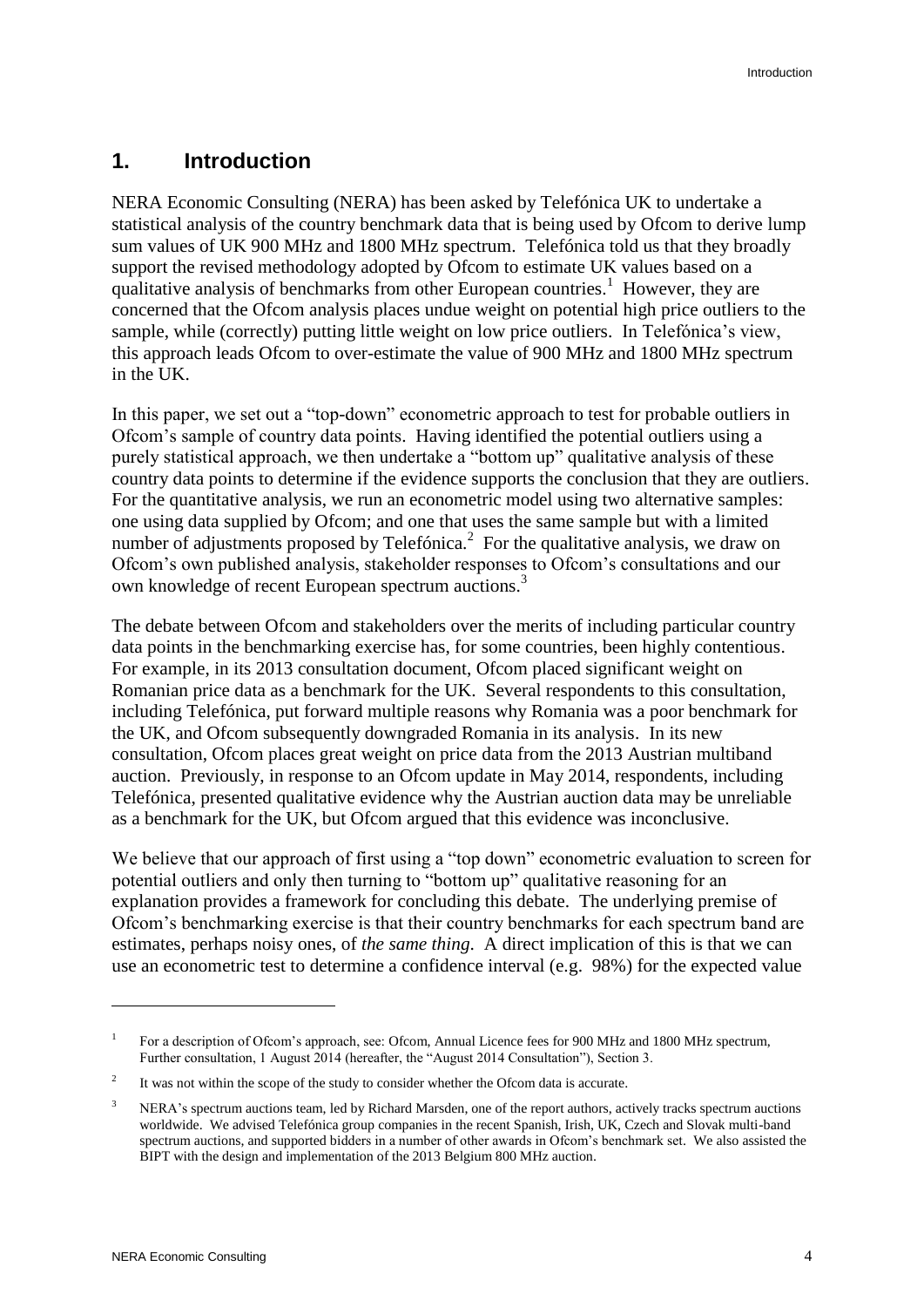of country benchmarks by band, while allowing for country-specific variations. When data is *within* this confidence interval, a fair assumption is that the benchmark is good unless demonstrated otherwise by qualitative analysis. By contrast, where data is *outside* the confidence interval, a fair assumption is that the data is suspect, and little weight should be attached to such benchmarks unless there are sound qualitative reasons not to dismiss the data.

Our econometric test confirms that **Austria is a high price outlier amongst both the 900 MHz and 1800 MHz benchmarks**. There is also a plausible narrative to explain why Austria is an outlier based on alleged strategic bidding behaviour driving up prices in general and distorting price ratios across bands. The absence of published bid data means that it is not possible to verify allegations of strategic bidding. Equally, it is not possible to prove the counter-factual that price ratios were not distorted. Given the statistical evidence that Austrian benchmarks are outliers, the reasonable approach is to presume that Austrian bid data is suspect, and for Ofcom to downgrade it from a Tier 1 (stronger) to Tier 3 (weaker) evidence point.

We also propose some other more modest changes to Ofcom's assessment based on the results of our model and supporting qualitative analysis. These involve:

- taking a fresh look at the Danish benchmarks, based on alternative bid data proposed by Telefónica which produce more plausible values for 900 MHz and 1800 MHz than the Ofcom data;
- downgrading Ireland 1800 MHz from Tier 1 to Tier 2, owing to concerns about the impact of the (somewhat arbitrary) level of the 2600 MHz proxy; and
- acknowledging the risk that Sweden 1800 MHz is likely to overstate value.

This paper is divided into three further sections. In Section 2, we describe our econometric evaluation for identifying outliers and explain the results. In Section 3, we provide a qualitative analysis of the outlying data points to determine if there is evidence to support the results of the econometric evaluation. Section 4 provides some brief conclusions. In Appendix 1, we report our sample data.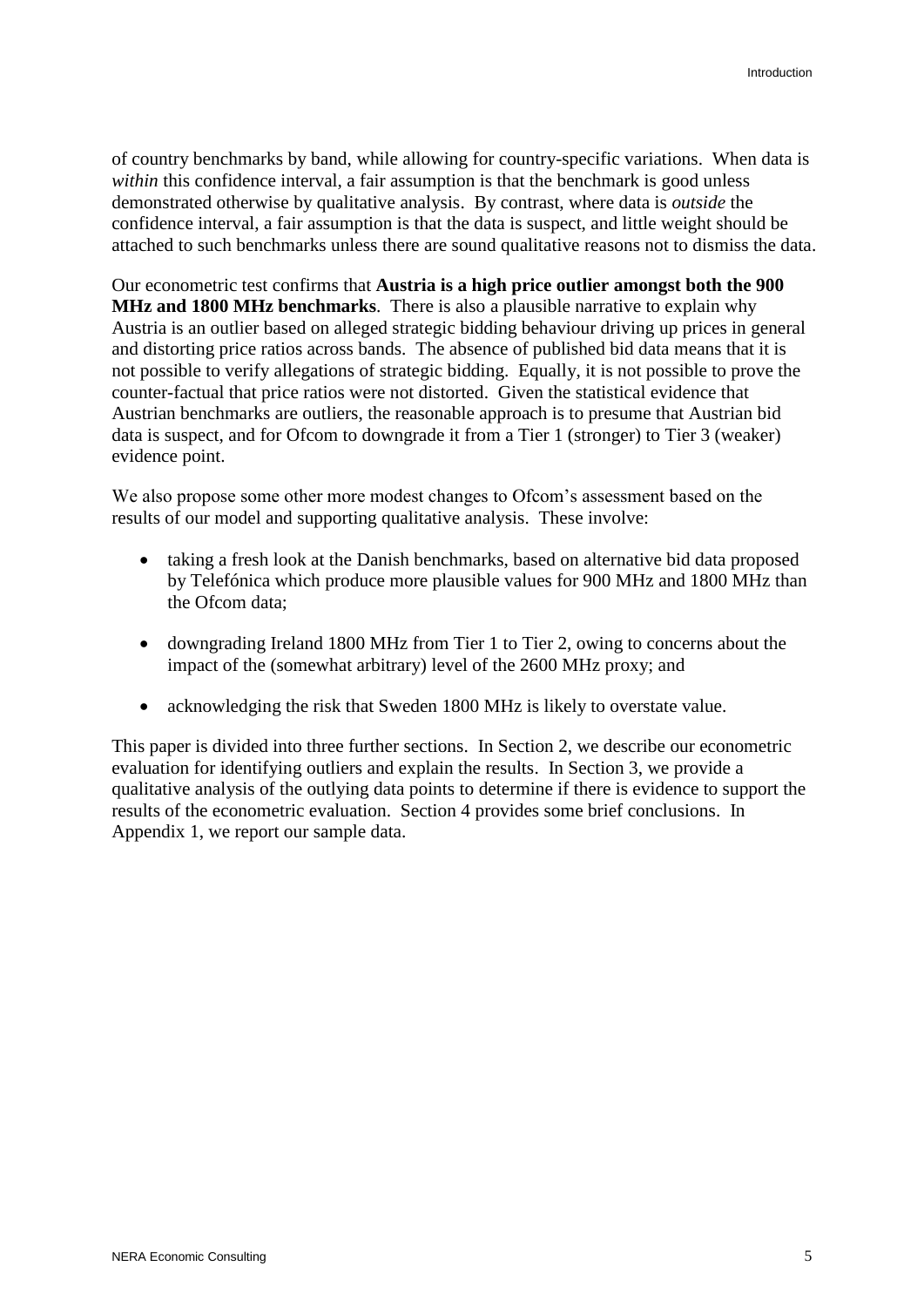# <span id="page-5-0"></span>**2. Econometric test to screen for outliers**

In this section, we describe our proposed "top down" approach to screen for outliers in the dataset of European country benchmarks: Section 2.1 describes our benchmark data sets; Section 2.2. describes our methodology; Section 2.3 provides our results; and Section 2.4 discusses the implications of these results.

#### <span id="page-5-1"></span>**2.1. Benchmark datasets**

We run our model using two distinct sets of benchmark data:

- Sample 1: Ofcom's data set.
- Sample 2: Ofcom's data set but with some adjustments proposed by Telefónica.

Sample 1 uses the benchmark numbers provided to Telefónica by Ofcom. These include both the absolute benchmarks for each of the four spectrum bands (800, 900, 1800 and 2600 MHz), and also the two benchmark ratio prices that Ofcom reports (the 900/800 MHz ratio price and the 1800 MHz distance method price). Specifically, we use price data from a spreadsheet called the "Benchmarking Model" prepared by DotEcon for Ofcom, and provided to Telefónica and its advisors for the purposes of responding to the August 2014 Consultation. 4 We understand that this is the source data for Ofcom's proposals.

Sample 2 uses the same data as Sample 1 except for the following adjustments, as proposed by Telefónica in its response to the August Consultation:

- *Denmark.* The 800 MHz value is based on the reserve price for the B lot, inclusive of annual fees. The 2600 MHz value is based on the reserve price, inclusive of annual fees. The 800 MHz ratio benchmark, based on the 900/800 ratio, has been updated accordingly, and – with the revised data – it is possible to add an  $1800$  MHz ratio benchmark, based on the distance method.
- Estonia. An absolute price benchmark for 800 MHz has been added to the sample, based on prices in  $2<sup>nd</sup>$  and  $3<sup>rd</sup>$  awards (which were competitive auctions) but not the 1<sup>st</sup> award (which was a beauty contest). This is calculated using Ofcom's methodology.
- *France*. Absolute price benchmarks for 800 MHz and 2600 MHz have been added to the sample. These are calculated using Ofcom's methodology.
- *Ireland*. The 1800 MHz ratio benchmark has been recalculating using Ofcom's methodology but with Telefónica's proposed estimate of the 2600 MHz proxy price.
- *Sweden*. The 1800 MHz ratio benchmark has been recalculating using Ofcom's methodology but with Telefónica's proposed estimate of the 2600 MHz proxy price.

Ofcom, ALF 900-1800 MHz: Final benchmarking dataset.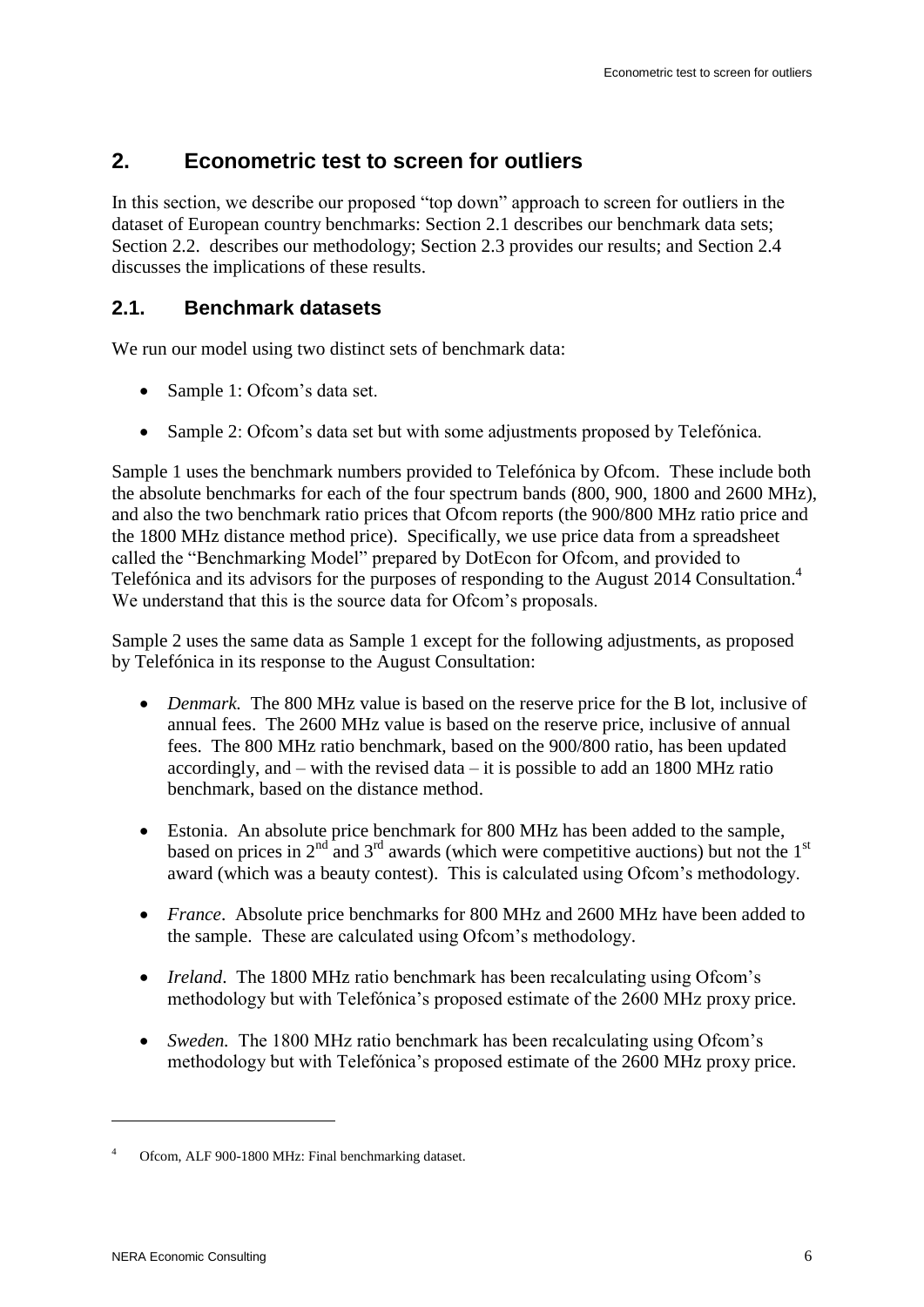We understand that there are many factors that could in principle affect the value of spectrum licences within each country and thus the relative level of benchmarks for UK prices. For example, it is standard practice when comparing spectrum auction revenues across countries to adjust for population size and the amount of spectrum sold to produce per MHz per pop price. Ofcom makes further adjustments to its benchmarks, for example to account for: differences in licence duration; the discounted value of future spectrum fees; changes in underlying price levels between award dates; and differences in purchasing power parity. Stakeholders have queried some of these adjustments and also suggested other factors that may affect relative prices, such as market profitability, urbanisation and 3G penetration, which Ofcom has rejected.<sup>5</sup> This study does not seek to influence this debate. We make no comment on the validity of the original DotEcon / Ofcom data and the changes proposed by Telefónica, except to the extent they impact our econometric results. Rather, we offer conclusions on specific datasets based on the untested assumption that the underlying data is valid.

Accordingly, our model is based on the reported benchmark prices and does not attempt to decompose them to account for adjustments made by Ofcom. As we explain below, the model does attempt to identify country-specific effects that may cause variations in the level of benchmark prices. However, in general, we do not attempt to decompose these country effects, with the partial exception that we do include population size as a potential distinct explanatory variable. Given the limited and noisy sample size available, we do not see any value in attempting to build a more complex model.

The full datasets for each sample are reported in Appendix 1.

# <span id="page-6-0"></span>**2.2. Methodology**

The underlying premise of any benchmarking exercise is that the data which go into the benchmark are estimates, perhaps noisy ones, of *the same thing*. This premise gives rise to a potential econometric test: take the underlying data and test whether or not they plausibly come from some distribution of possible values of that thing. Individual estimates which fall outside of likely membership in the given distribution are called *outliers*. In this subsection, we will describe a process for econometrically uncovering probable outliers. In the next subsection we will discuss the results of the methodology applied to the data in this case.

In the simplest example, we have n observations in a dataset which purport to be n measurements of the same thing and we want to see if any of these observations are outliers. The standard method would be to specify a family of distributions from which the observations came, use the data to estimate the specific member of that family from which the data arose, and then choose thresholds from that distribution which correspond to boundary values beyond which any observation outside that threshold is unlikely.

To make this concrete, a typical analysis might:

• posit that the underlying distribution was normal;

<sup>5</sup> Ofcom, August 2014 Consultation, Annex 7, p.64-70.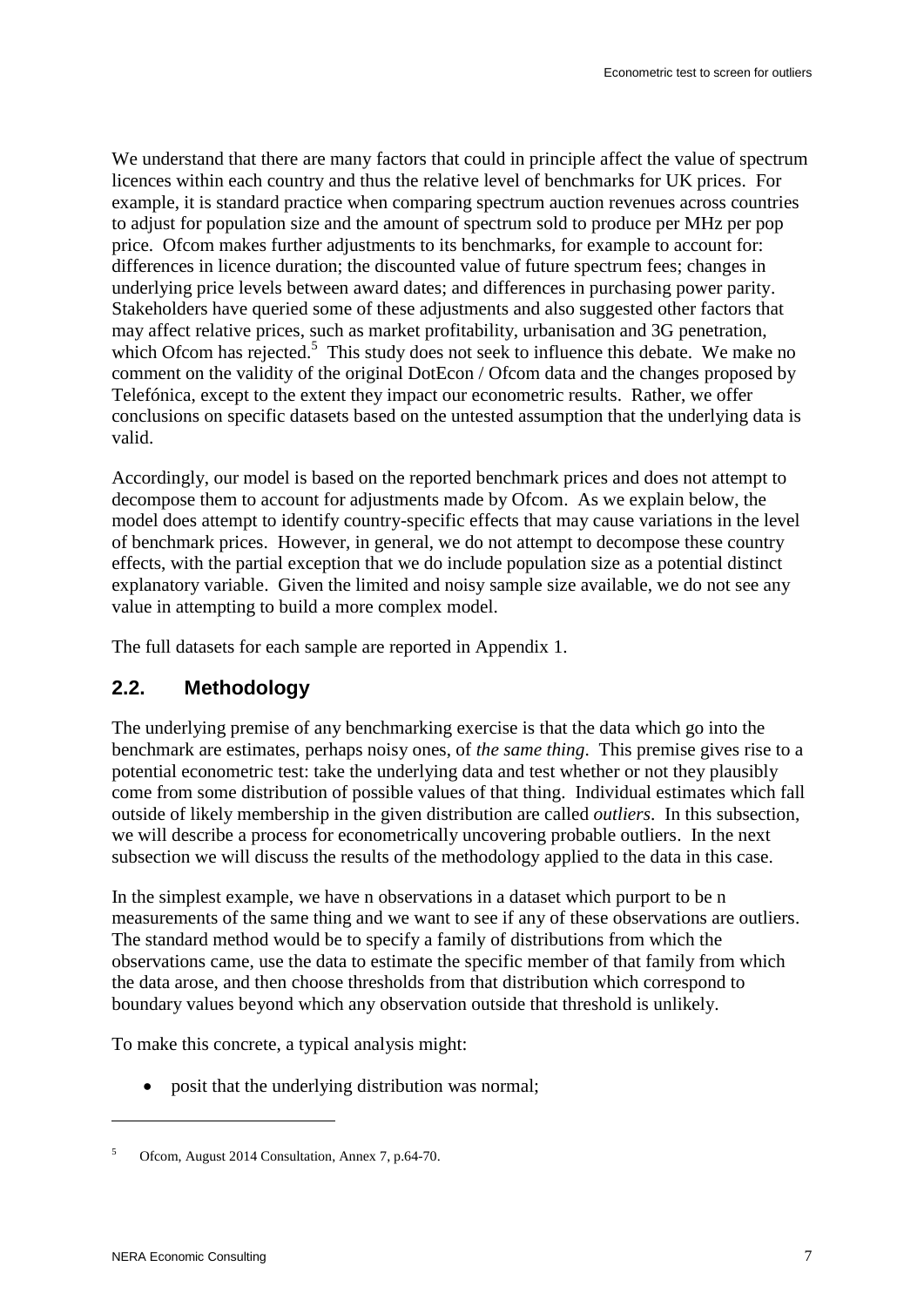- use the data to estimate the two parameters (mean and standard deviation) of that normal distribution; and
- identify outliers as observations outside of those expected to occur more than, say, 98 times in 100 hypothetical draws of samples of size n from that distribution (i.e. observations outside a 98% confidence interval).

There are numerous variations to test the robustness of this procedure, including varying the underlying distribution assumed (perhaps to one with fatter tails), varying the calculation of the underlying mean and standard deviation to exclude a particular observation being tested (this is called the "jackknife technique"), and relaxing the thresholds.

From this base, we can then improve outlier estimation if we have useful ancillary information. In this case, useful ancillary information can come from either independent variables which have an effect on the observed values, or from multiple observations which are jointly affected by some common underlying cause. By using a random effects regression model, we can provide tighter bounds on the variation and therefore provide a better sense of whether or not the underlying observations are a measurement of "the same thing."

We do this by creating a model. In this case, the model created is:

 $B_{ic} = \beta X_{ic} + \epsilon_c + \delta_{ic}$ 

where  $B_{ic}$  is a benchmark for a particular quantity in a particular country; X is a vector of characteristics of the product and/or the country; ε is an error term which is countryspecific; and  $\delta$  is an error term for each benchmark which varies independently.

A key feature of this model is the inclusion of country-specific error term in addition to the standard error term in an econometric analysis. The ancillary information we have is that the process of estimating one benchmark in a particular country may give us information about other benchmarks for that country. In this modelling, the X variable reflects only the population in the country and the particular band. As is typical for benchmarks representing either prices or positive indices, we estimate the logarithm of the benchmark to ensure that predictions will not violate a negativity constraint.

For each sample, we run two sets of regressions: the first estimates the logarithm of benchmark band prices; and the second estimates the logarithm of the two benchmark ratio prices that Ofcom uses in its analysis (i.e. the 900/800 MHz ratio price and the 1800 MHz distance method price).

The band price regression has the form:

$$
log P_{ic} = \beta_1 800 MHz
$$
  
+  $\beta_2 900 MHz$  +  $\beta_3 1800 MHz$  +  $\beta_4 2.6 GHz$  +  $\beta_5 Population$  +  $\epsilon_c$  +  $\delta_{ic}$ 

where the coefficients  $\beta_1$ -  $\beta_4$  are intercepts for four relevant spectrum bands: 800, 900, 1800 and 2600 MHz.

The ratio regressions have essentially the same form:

 $\log R_{ic} = \beta_1 RatioType1 + \beta_2 RatioType2 + \beta_3 Population + \epsilon_c + \delta_{ic}$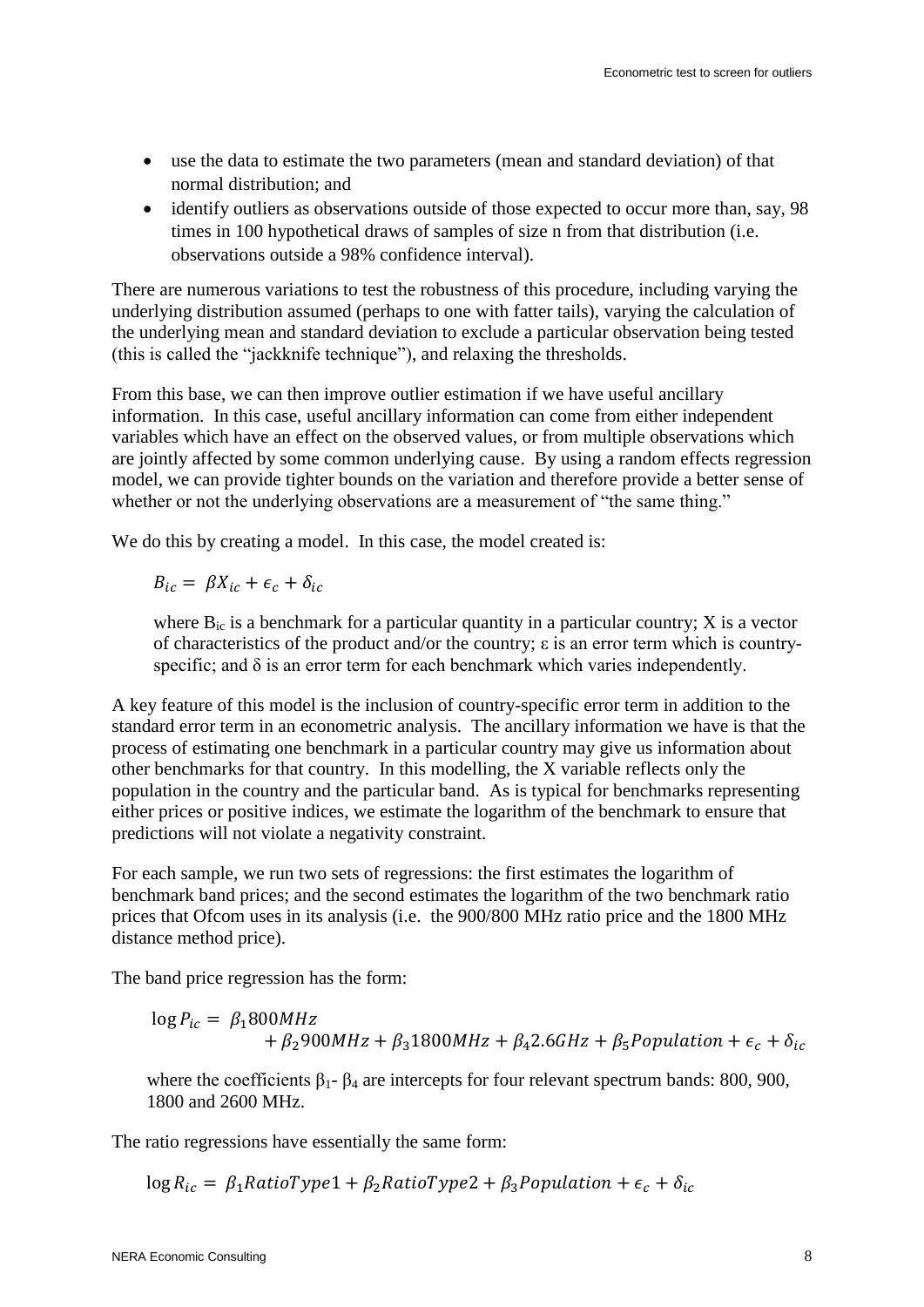where RatioType1 is an indicator variable for the 900/800 ratio and RatioType2 is an indicator variable for the distance-based 1800 ratio.

Once we have a model, we can generate a prediction for any given ratio in any particular country and then compare the 98 percent confidence interval (inside which 98% of the underlying observations which actually fit the model should fall) with the actual ratio reported for that country<sup>6</sup>.

As a robustness check, we also ran the regressions using the levels of the prices and ratios rather than the logarithms.

The specific coefficients and confidence intervals were estimated using the maximum likelihood random effects estimator in Stata 13, a standard statistical software program.

#### <span id="page-8-0"></span>**2.3. Results**

The results of the price regressions for the absolute price benchmarks for Sample 1 and Sample 2 are reported in [Figure 1](#page-8-1) and [Figure 2](#page-9-0) respectively.

#### **Figure 1: Results of the price regression for absolute price benchmarks (Sample 1)**

<span id="page-8-1"></span>

| Random-effects ML regression<br>Group variable: c                              |                                                         |                          | Number of $obs$ = 45<br>Number of groups $=$ 16 |                                                |                                                                                                                                                                      |  |
|--------------------------------------------------------------------------------|---------------------------------------------------------|--------------------------|-------------------------------------------------|------------------------------------------------|----------------------------------------------------------------------------------------------------------------------------------------------------------------------|--|
| Random effects u i ~ Gaussian                                                  |                                                         |                          |                                                 | Obs per group: $min = 1$<br>$max =$            | $avg = 2.8$<br>$\overline{4}$                                                                                                                                        |  |
| Log likelihood = $-58.922986$                                                  |                                                         |                          |                                                 | LR chi2(4) = $29.45$<br>$Prob > chi2 = 0.0000$ |                                                                                                                                                                      |  |
|                                                                                |                                                         |                          | . 222222222222222                               |                                                | logp   Coef. Std. Err. z P> z  [95% Conf. Interval]                                                                                                                  |  |
| band                                                                           | 26   0 (base)                                           |                          |                                                 |                                                | 800   2.106211 .3068576 6.86 0.000 1.504782 2.707641<br>900   1.834024 .3683607 4.98 0.000 1.11205 2.555997<br>1800   .7855341 .3112524 2.52 0.012 .1754906 1.395578 |  |
| cons                                                                           |                                                         |                          |                                                 |                                                | pop   4.63e-09 8.98e-09  0.52  0.606  -1.30e-08  2.22e-08<br>1.079363 .3516946 3.07 0.002 .3900546 1.768672                                                          |  |
|                                                                                | /sigma e   .7308713 .1116991<br>rho   .4482938 .2310475 | /sigmaul.6588224.2448769 |                                                 |                                                | .3179701 1.365056<br>.5416911 .9861208<br>.1012051.8448919                                                                                                           |  |
| Likelihood-ratio test of sigma $u=0$ : chibar2(01)= 3.85 Prob>=chibar2 = 0.025 |                                                         |                          |                                                 |                                                |                                                                                                                                                                      |  |

1

<sup>6</sup> To some extent, the confidence level selected is arbitrary. The guiding principle is that the level should not be so low as to consign large fractions of the data to outlier status, nor so high as to accept virtually any estimate. The rough aim should be to be throwing out no more than about  $(1-c)^*n$  observations, where c is the confidence level and n the number of observations. Where there are very few observations, marking more than one as an outlier is problematic. We have selected 98 percent to avoid marking too many observations as outliers.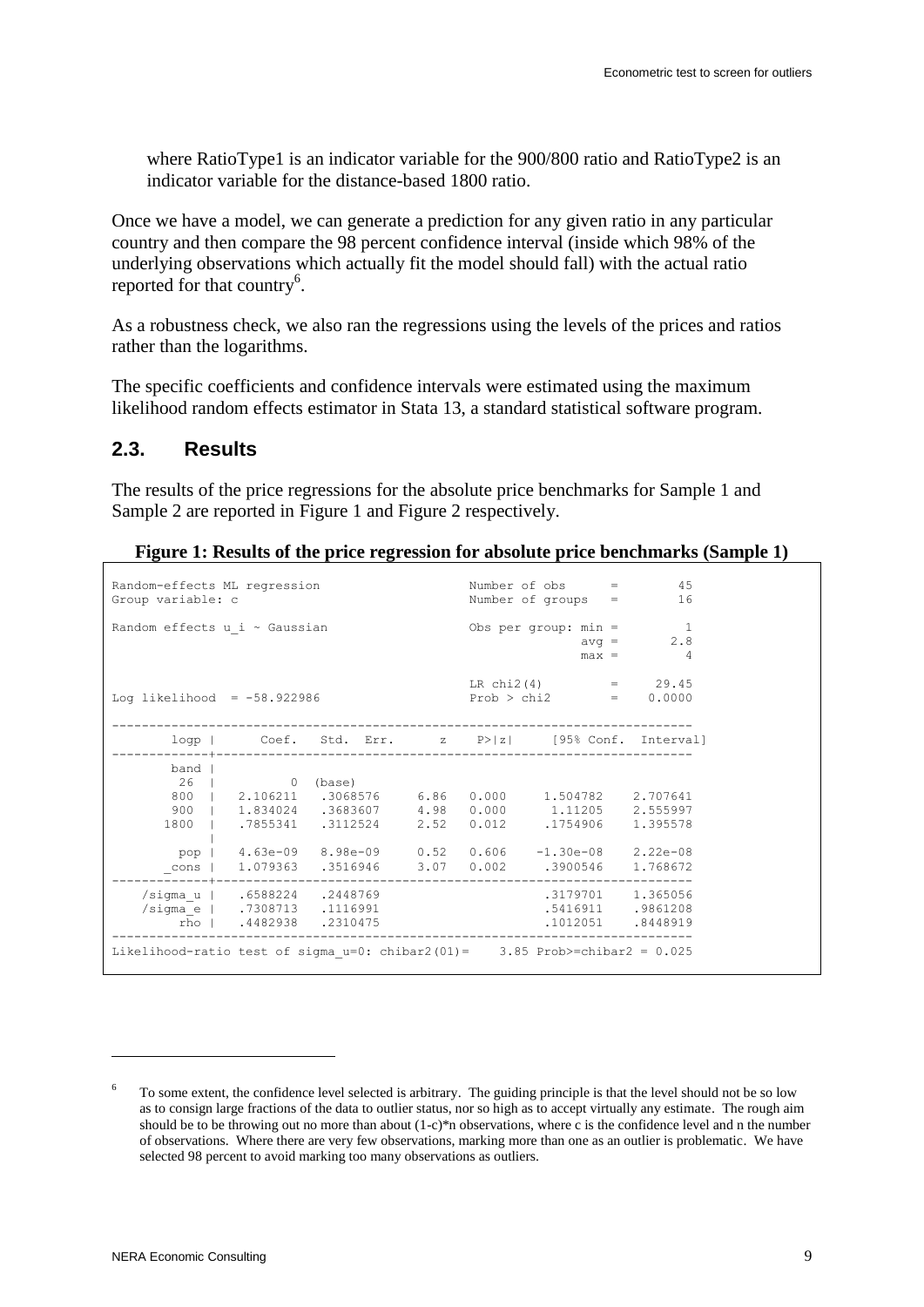<span id="page-9-0"></span>

| Random-effects ML regression                                                    |                              |                          |  |                      | Number of obs<br>$=$                                  | 48           |  |
|---------------------------------------------------------------------------------|------------------------------|--------------------------|--|----------------------|-------------------------------------------------------|--------------|--|
| Group variable: c                                                               |                              |                          |  | Number of groups $=$ | 18                                                    |              |  |
|                                                                                 |                              |                          |  |                      |                                                       |              |  |
| Random effects u i ~ Gaussian                                                   |                              |                          |  |                      | Obs per group: $min =$                                | 1            |  |
|                                                                                 |                              |                          |  |                      | $avg = 2.7$                                           |              |  |
|                                                                                 |                              |                          |  |                      |                                                       | $max =$<br>4 |  |
|                                                                                 |                              |                          |  |                      |                                                       |              |  |
|                                                                                 |                              |                          |  |                      | LR $chi2(4)$ = 48.20                                  |              |  |
| Log likelihood = $-54.808617$                                                   |                              |                          |  |                      | $Prob > chi2 = 0.0000$                                |              |  |
|                                                                                 |                              |                          |  |                      |                                                       |              |  |
|                                                                                 |                              |                          |  |                      |                                                       |              |  |
|                                                                                 |                              |                          |  |                      | logp   Coef. Std. Err. z P> z  [95% Conf. Interval]   |              |  |
|                                                                                 |                              |                          |  |                      |                                                       |              |  |
| band                                                                            |                              |                          |  |                      |                                                       |              |  |
|                                                                                 | 26   0 (base)                |                          |  |                      | 800   2.254688 .2045062 11.03 0.000 1.853864 2.655513 |              |  |
|                                                                                 |                              |                          |  |                      |                                                       |              |  |
| $900$                                                                           |                              |                          |  |                      | 1.998966 .2615855 7.64 0.000 1.486268                 | 2.511665     |  |
| 1800                                                                            |                              | .9145035 .2197497 4.16   |  | 0.000                | 483802                                                | 1.345205     |  |
|                                                                                 |                              |                          |  |                      |                                                       |              |  |
|                                                                                 |                              |                          |  |                      | pop   9.55e-09 8.97e-09 1.06 0.287 -8.04e-09 2.71e-08 |              |  |
| cons                                                                            |                              |                          |  |                      | .7561069 .3243832 2.33 0.020 .1203274                 | 1.391886     |  |
|                                                                                 |                              | /sigmaul.8558345.1813481 |  |                      | .5649674 1.296451                                     |              |  |
|                                                                                 | /sigma e   .5178826 .0696667 |                          |  |                      | .397856 .6741194                                      |              |  |
|                                                                                 |                              |                          |  |                      |                                                       |              |  |
| $rho$ $ $                                                                       | .7319732 .1072518            |                          |  |                      | .4922974                                              | .8956036     |  |
|                                                                                 |                              |                          |  |                      |                                                       |              |  |
| Likelihood-ratio test of sigma $u=0$ : chibar2(01)= 19.47 Prob>=chibar2 = 0.000 |                              |                          |  |                      |                                                       |              |  |
|                                                                                 |                              |                          |  |                      |                                                       |              |  |

**Figure 2: Results of the price regression for absolute price benchmarks (Sample 2)**

The results of the price regressions for the ratio price benchmarks for Sample 1 and Sample 2 are reported in [Figure 3](#page-9-1) and [Figure 4](#page-10-0) respectively.

**Figure 3: Results of the price regression for ratio price benchmarks (Sample 1)**

<span id="page-9-1"></span>

| Random-effects ML regression<br>Group variable: c                              |                                                                                     |  | Number of $obs$ = 15<br>Number of groups =<br>11 |                                                                      |                                                                                                                                                                            |  |
|--------------------------------------------------------------------------------|-------------------------------------------------------------------------------------|--|--------------------------------------------------|----------------------------------------------------------------------|----------------------------------------------------------------------------------------------------------------------------------------------------------------------------|--|
| Random effects u i ~ Gaussian                                                  |                                                                                     |  |                                                  | Obs per group: $min = 1$<br>$avg = 1.4$<br>$\overline{2}$<br>$max =$ |                                                                                                                                                                            |  |
| Log likelihood = $-10.664281$                                                  |                                                                                     |  |                                                  |                                                                      | LR chi2(2) = $7.09$<br>$Prob > chi2$ = 0.0288                                                                                                                              |  |
|                                                                                |                                                                                     |  |                                                  |                                                                      | logr   Coef. Std. Err. z P> z  [95% Conf. Interval]                                                                                                                        |  |
| band l                                                                         | 900   0 (base)                                                                      |  |                                                  |                                                                      | 1800   -.7106563 .1878123 -3.78 0.000 -1.078762 -.342551<br>pop   -1.65e-09 6.46e-09 -0.26 0.798 -1.43e-08 1.10e-08<br>cons   3.04411 .24151 12.60 0.000 2.570759 3.517461 |  |
|                                                                                | /sigmaul.4641053.1440333<br>/sigma e   .2847241 .1058752<br>rho   .7265487 .2284443 |  |                                                  |                                                                      | .2526094 .8526752<br>.1373736 .5901265<br>.2286788 .9742938                                                                                                                |  |
| Likelihood-ratio test of sigma $u=0$ : chibar2(01)= 2.18 Prob>=chibar2 = 0.070 |                                                                                     |  |                                                  |                                                                      |                                                                                                                                                                            |  |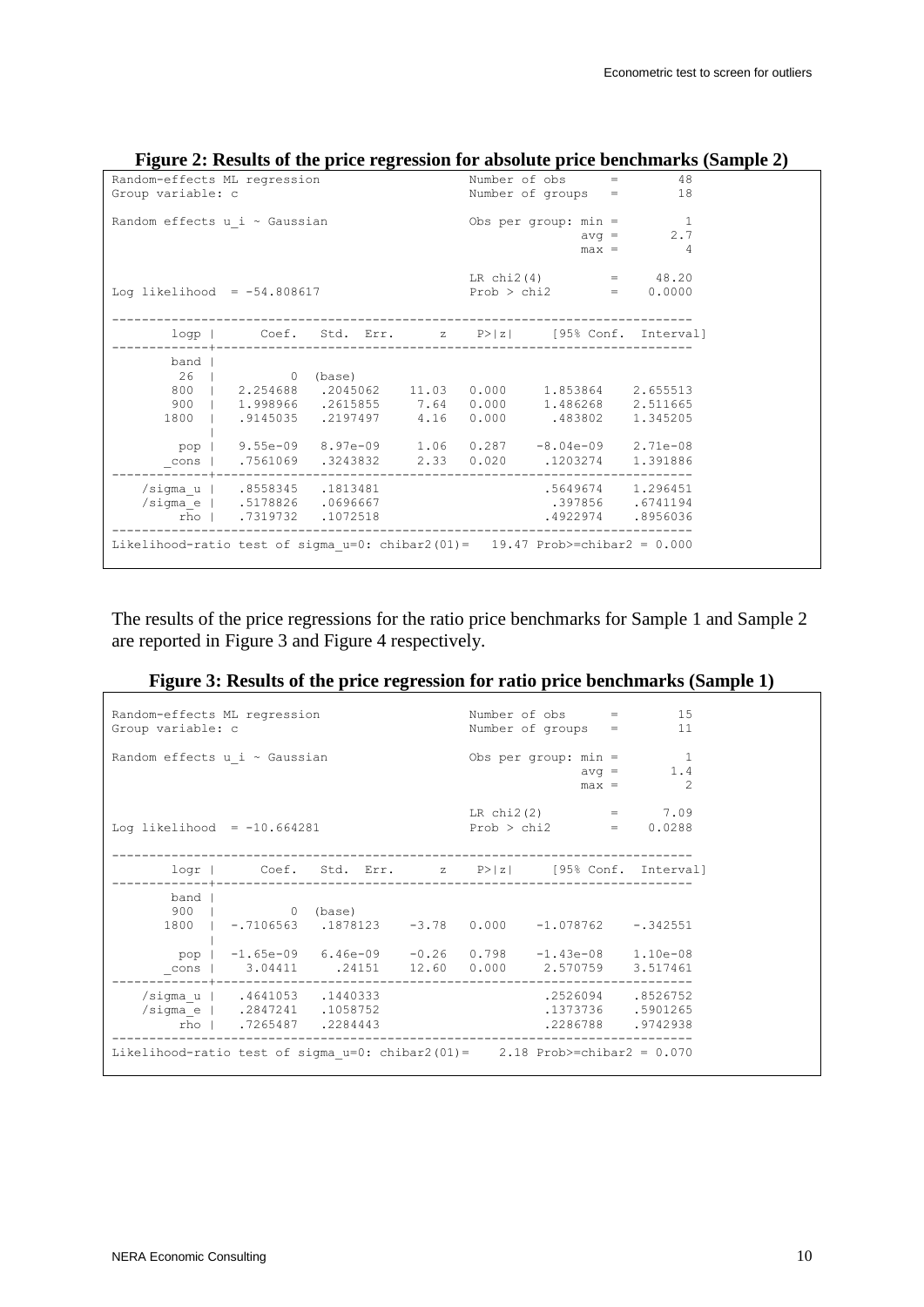<span id="page-10-0"></span>

|                                                                                | $\frac{1}{2}$ is negated of the price regression for ratio price benefitimating (painpie $\frac{1}{2}$ ) |  |                                              |                                                                                                                                   |  |  |
|--------------------------------------------------------------------------------|----------------------------------------------------------------------------------------------------------|--|----------------------------------------------|-----------------------------------------------------------------------------------------------------------------------------------|--|--|
| Random-effects ML regression<br>Group variable: c                              |                                                                                                          |  | Number of $obs$ = $16$<br>Number of groups = | 11                                                                                                                                |  |  |
| Random effects u i ~ Gaussian                                                  |                                                                                                          |  | Obs per group: $min = 1$                     | $avg = 1.5$<br>$max =$                                                                                                            |  |  |
| Log likelihood = $-8.3157162$                                                  |                                                                                                          |  |                                              | LR chi2(2) = $12.66$<br>Prob > chi2 = $0.0018$                                                                                    |  |  |
|                                                                                |                                                                                                          |  |                                              | logr   Coef. Std. Err. z P> z  [95% Conf. Interval]                                                                               |  |  |
| band                                                                           | 900   0 (base)                                                                                           |  |                                              | 1800   -.8706653 .1985659 -4.38 0.000 -1.259847 -.4814832                                                                         |  |  |
|                                                                                |                                                                                                          |  |                                              | pop $ -2.98e-09 \t 4.54e-09 \t -0.66 \t 0.512 \t -1.19e-08 \t 5.91e-09$<br>cons   3.250475 .1796877 18.09 0.000 2.898294 3.602656 |  |  |
|                                                                                | /sigma u   .1351814 .<br>/sigmael.373791.0777264<br>rho   .1156629                                       |  |                                              | .2486734 .5618603                                                                                                                 |  |  |
| Likelihood-ratio test of sigma $u=0$ : chibar2(01)= 0.82 Prob>=chibar2 = 0.183 |                                                                                                          |  |                                              |                                                                                                                                   |  |  |

**Figure 4: Results of the price regression for ratio price benchmarks (Sample 2)**

From these regressions, we can then generate predictions under the assumption that all of the benchmarks fit the model and then compare the 98% confidence intervals for those predictions with the benchmark used. In the following charts, produced using Stata 13: the yellow line represents the predicted price for each country; the green line is the upper 98% confidence interval; the blue line is the lower 98% confidence interval; and the red dots are the actual observations. Those observations above the green line or below the blue line are potential outliers.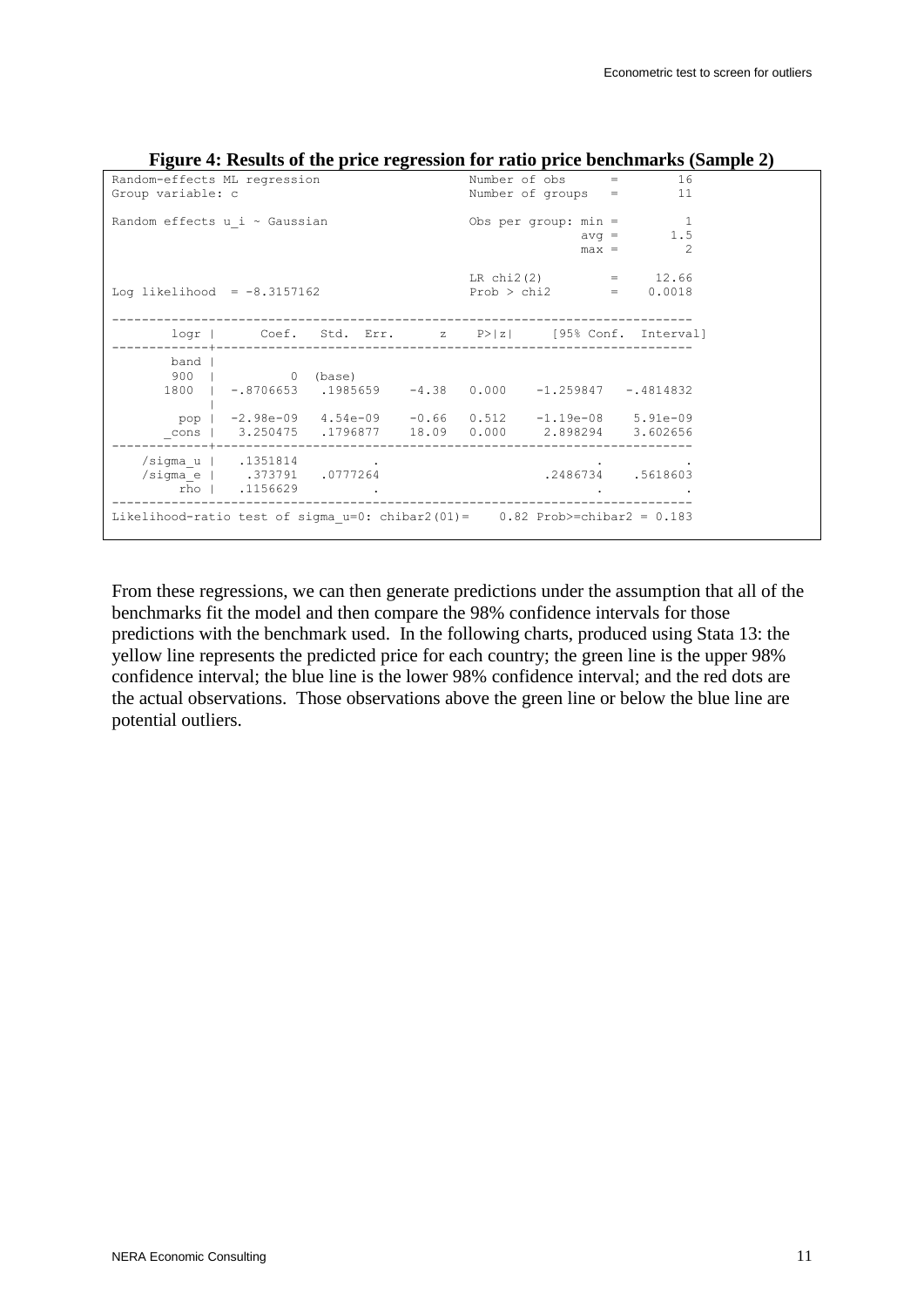[Figure 5](#page-11-0) and [Figure 6](#page-11-1) report actual versus predicted observations for absolute price benchmarks using Sample 1 and Sample 2 data respectively.



<span id="page-11-0"></span>**Figure 5: Actual versus predicted absolute price benchmarks for Sample 1**

<span id="page-11-1"></span>

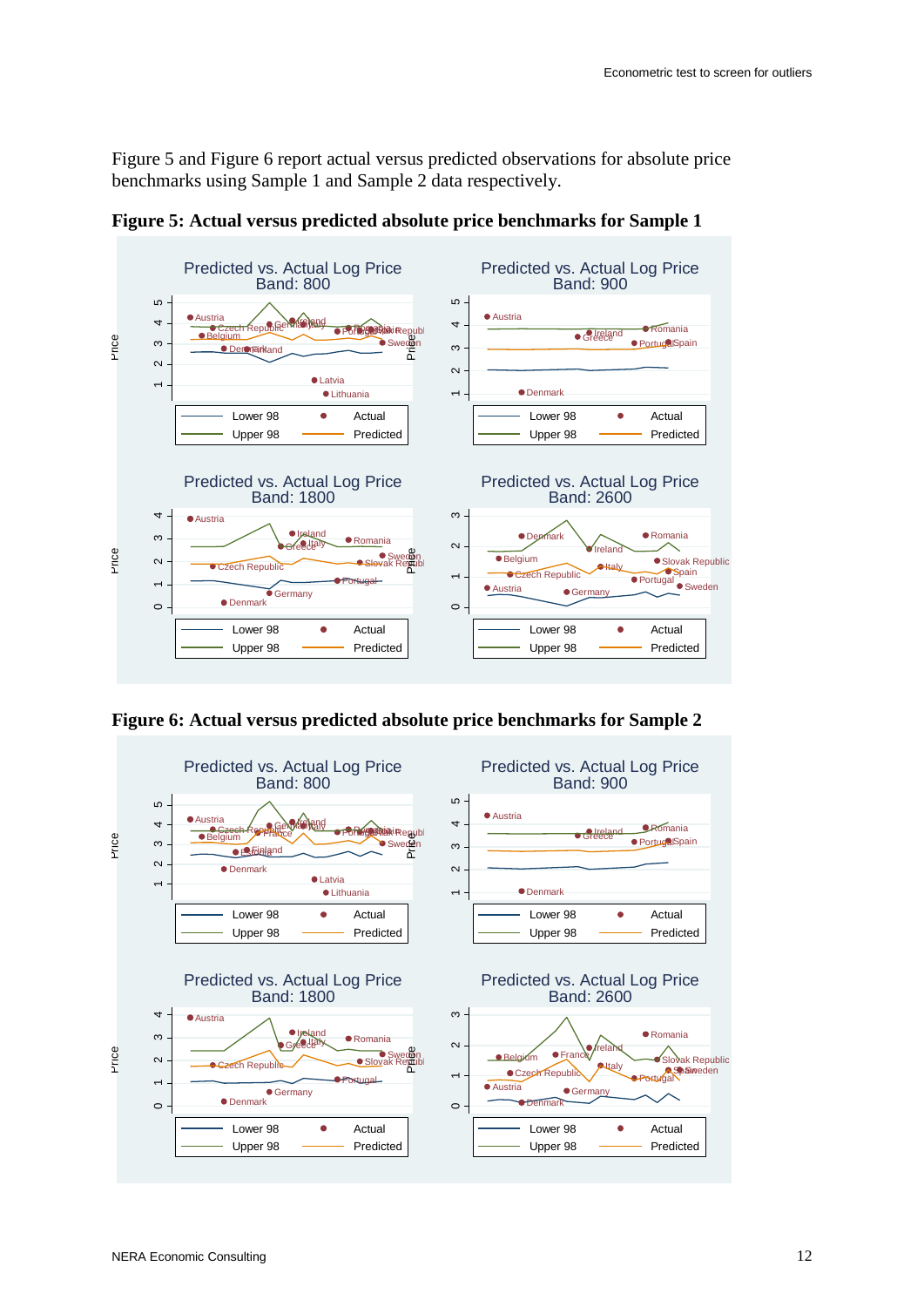[Figure 7](#page-12-0) and [Figure 8](#page-12-1) report actual versus predicted observations for ratio price benchmarks using Sample 1 and Sample 2 data respectively.



<span id="page-12-0"></span>**Figure 7: Actual versus predicted ratio price benchmarks for Sample 1**

<span id="page-12-1"></span>**Figure 8: Actual versus predicted ratio price benchmarks for Sample 2**

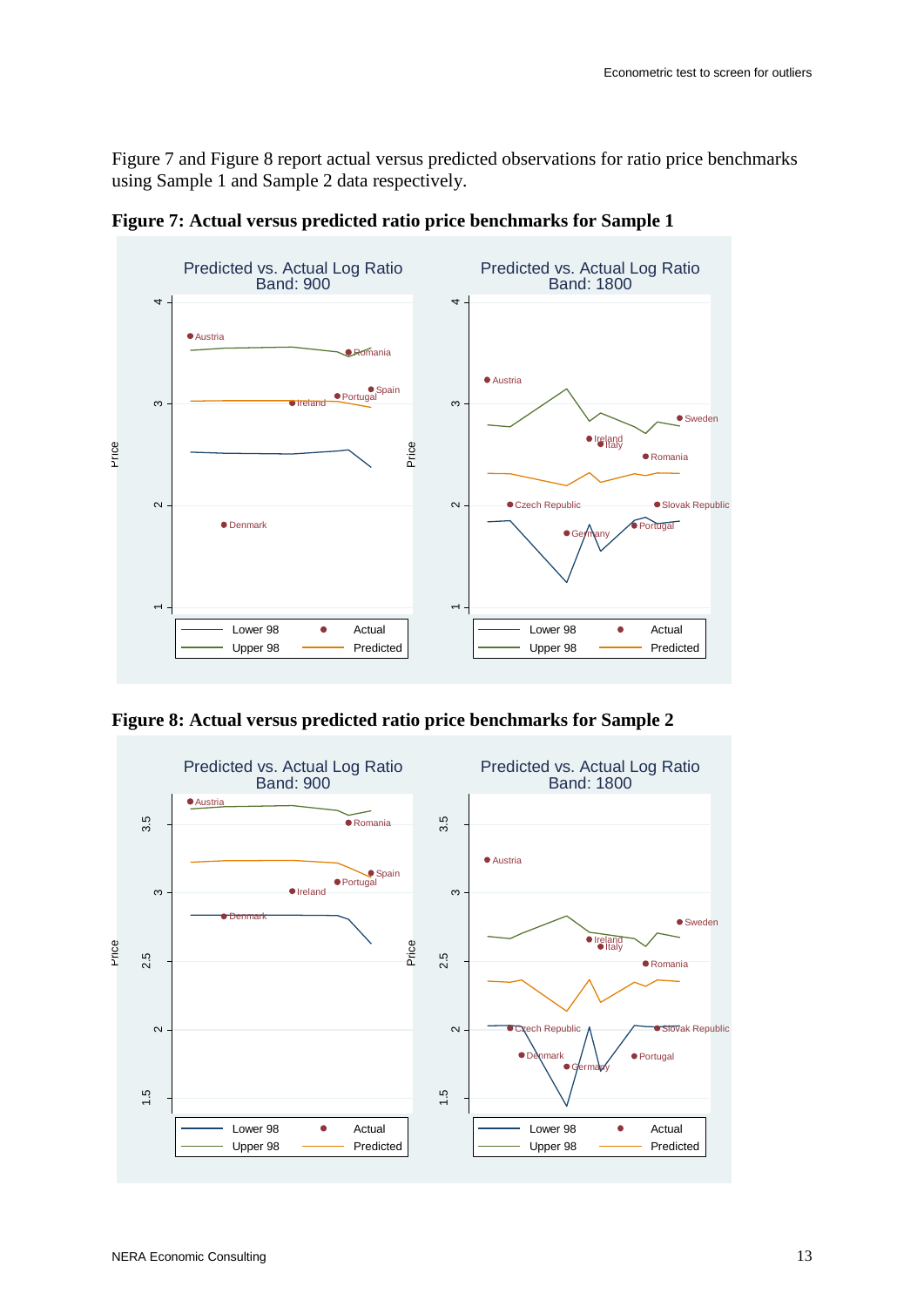#### <span id="page-13-0"></span>**2.4. What do the results mean?**

For both Samples 1 and 2, the results suggest that there are a number of country data points that are potential outliers. In particular, the following country data points stand out as outliers from the sample under the ratio benchmarks [\(Figure 7](#page-12-0) and [Figure 8\)](#page-12-1):

- **Austria.** Austria is a high price outlier for both 900 and 1800 MHz ratio benchmarks. Moreover, in each case (apart from Denmark in Sample 1), it is substantially further away from the confidence intervals than any other country data points. We note that Austria is also a high price outlier for each of the 800, 900 and 1800 MHz absolute price ratios, although not for the 2600 MHz award, which was awarded in a separate auction. The implication is that prices in Austria's 2013 multi-band auction of 800, 900 and 1800 MHz were inflated by some factor that cannot be explained by the model.
- **Denmark.** Denmark is a low price outlier for both 900 and 1800 MHz ratio benchmarks in Sample 1. The changes proposed by Telefónica reduce the gap between absolute and predicted values, but it is still at the boundary for the 900 MHz confidence interval and below the 1800 MHz confidence interval. The source of these observations appears to be the low absolute price benchmarks for 900 MHz and 1800 MHz. As we know these values were set by reserve price, the implication is that the Danish regulator set those prices below what we would expect based on our model.
- **Portugal 1800 MHz.** Whereas Portugal appears to be a good ratio benchmark for 900 MHz, the 1800 MHz ratio value is a low price outlier. Looking at the absolute benchmarks, it is apparent that 1800 MHz stands out as being below the predicted level, especially relative to 2600 MHz. As we know these values were set by reserve price, the implication is that the Portuguese regulator set the 1800 MHz reserve relative to the 2600 MHz reserve below what we would expect based on our model.
- **Sweden 1800 MHz.** Sweden is a high price outlier for the 1800 MHz ratio benchmark. This is true for both samples, but especially for Sample 1. Looking at the absolute benchmarks, this appears to be driven by the relatively high price of 1800 MHz relative to both 800 MHz and 2600 MHz. The 2600 MHz benchmark is a proxy valuation, so one implication could be that this has been set too low.

Note that these country data points are identified as outliers even in a model in which their effects are included. This is a very conservative approach to identifying outliers.

With respect to other countries that are particularly relevant for ratio benchmarks, we note that both Ireland and Romania are high price outliers for the absolute benchmarks but typically within the confidence interval for the ratio benchmarks. An interpretation could be that country specific effects supporting higher than predicted prices in these countries are closely correlated across bands and, to a significant extent, are cancelled out in the ratio benchmarks. That said, we note that Romania 900 MHz and Ireland 1800 MHz are close to the high end confidence interval (Romania is actually outside for 900 MHz Sample 1), and may therefore merit additional attention.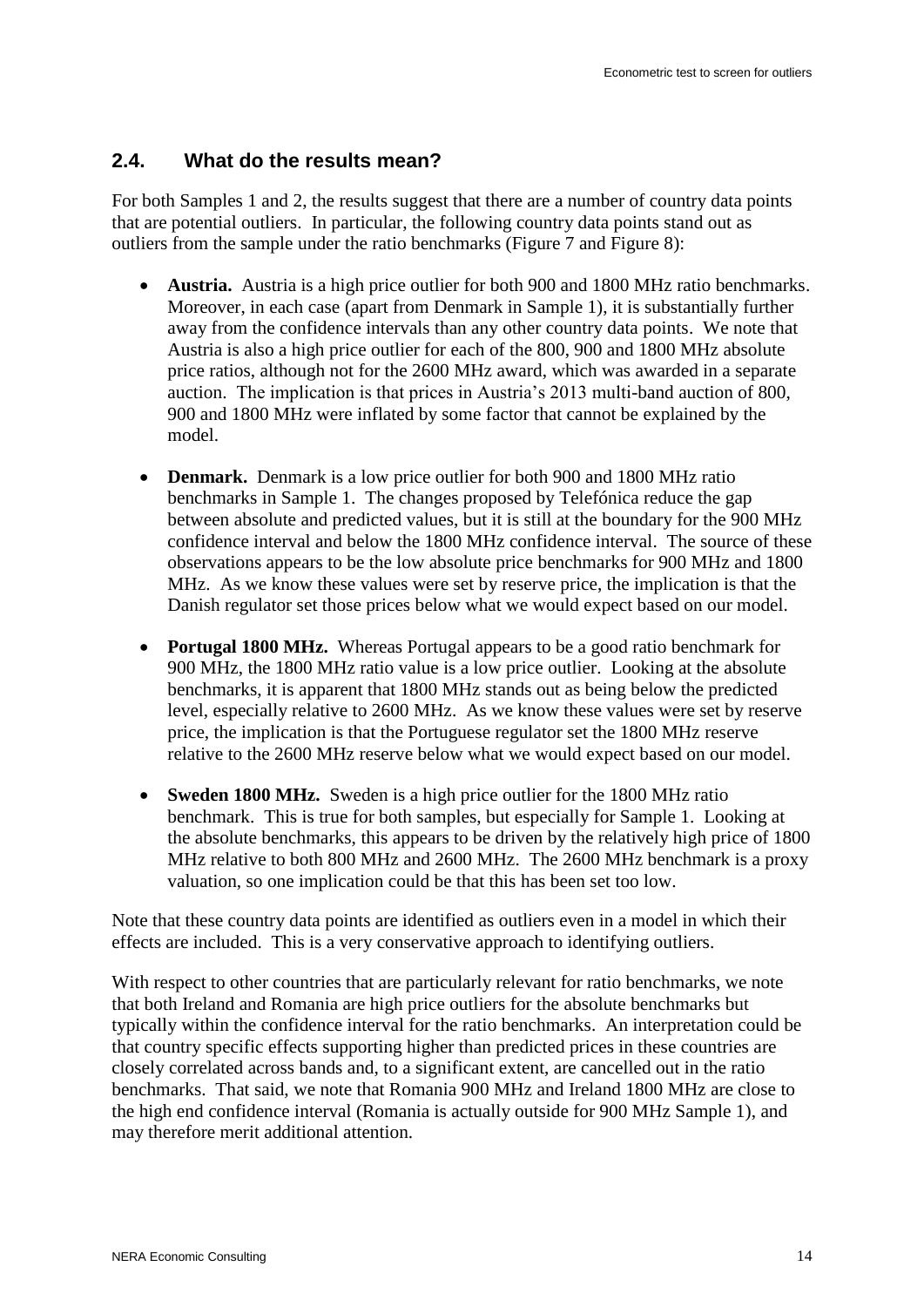When attempting to determine a single UK benchmark value for 900 MHz and for 1800 MHz using the ratio approaches, a simple approach would be to take the mean average of the country data points for each band. If this were a large sample, this should be a good approximation for the UK value, as we would expect high values and low values to offset each other. Unfortunately, these are small noisy samples. Each individual observation contributes a lot to the mean, so the average is very vulnerable to distortions from outliers.

There are two potential solutions to this problem:

- 1. Drop outliers from the sample and recalculate the mean; or
- 2. Weight observations based on their performance in the model and other qualitative evidence, and derive the value from these weighted observations.

The problem with the first approach is that we are dealing with a small sample. Cutting values makes the sample even smaller. In such circumstances, if a confidence interval is used to eliminate outliers, the results may be unduly sensitive the choice of confidence interval.

In this case, we think the second approach is preferable, as it would allow Ofcom to place greater weight on more important evidence points without entirely disregarding other data points. To some extent, Ofcom is already doing this. The existence of tiers in Ofcom's qualitative analysis of country benchmarks is de facto recognition that some data points may be more reliable than others. The weakness of Ofcom's approach is that it does not start its analysis by considering whether particular data points may be outliers. As we explain in the next section, this omission appears to be distorting Ofcom's qualitative analysis of benchmarks. Specifically, it appears to do a good job at weeding out outliers when there are simple explanations, such as the reserve price being set "too low", but struggles when the explanation is more complex, such as the potential impact of strategic bidding or proxy bid setting.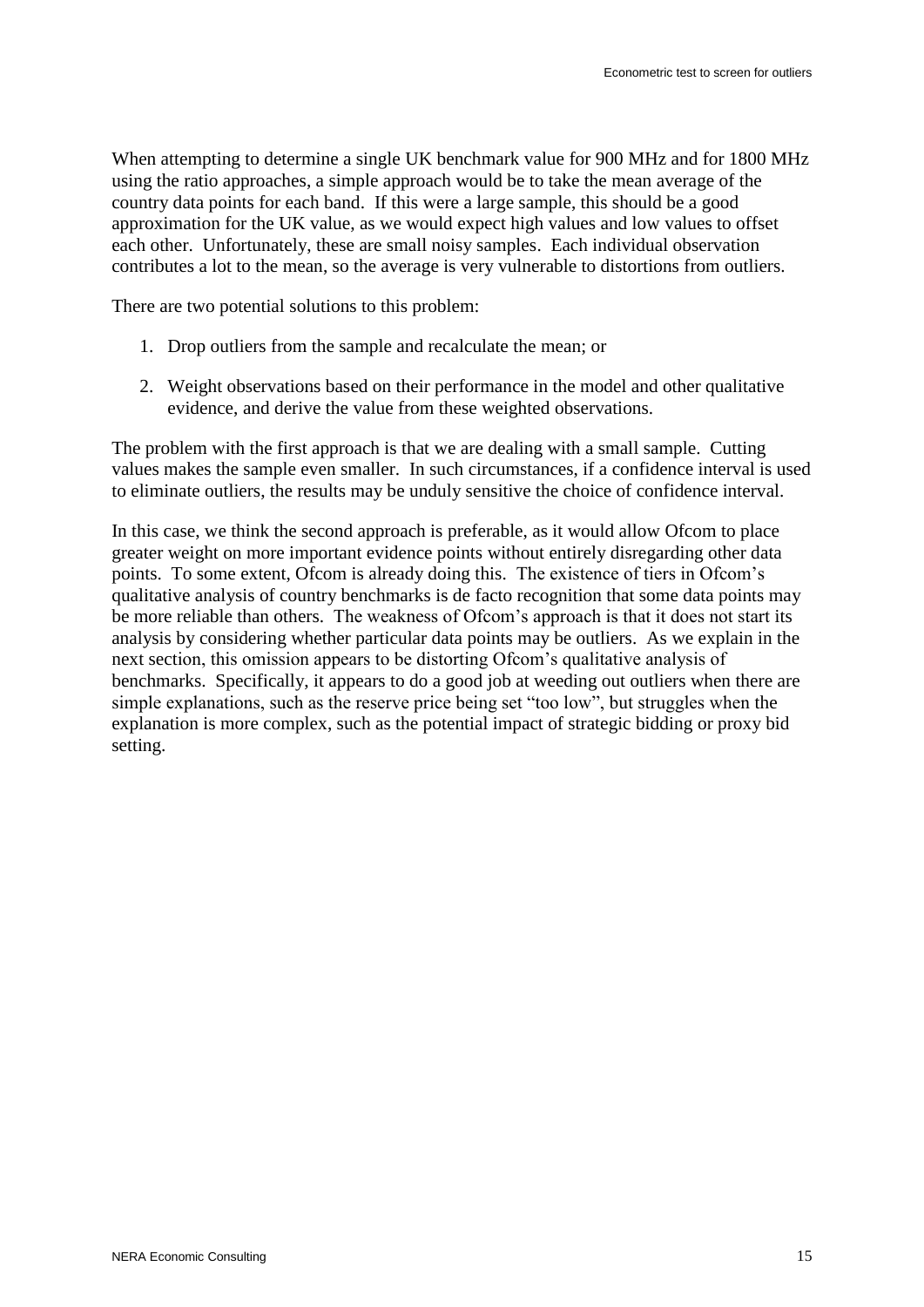# <span id="page-15-0"></span>**3. Qualitative analysis of outliers**

In section 2, we developed a statistical test to compare actual observations against predicted observations for different country benchmarks. Using this approach, we identified a number of outliers to the samples. In this section, we undertake a qualitative review of relevant country data points, with particular focus on outliers identified in the econometric tests. We focus on the ratio benchmarks for 900 MHz and 1800 MHz, as these are the approaches used by Ofcom in its analysis.

In its review, Ofcom ranks each country data point as Tier 3 (weakest evidence), Tier 2 (better evidence) or Tier 1 (best evidence), and weights its analysis accordingly. Where relevant, we highlight and seek qualitative explanation for discrepancies between Ofcom's tier choices and those implied by the results of the econometric tests. In most cases, Ofcom's tiering is consistent with the econometric model with some minor deviations that can be explained by qualitative analysis. A major exception is Austria, which Ofcom identifies as Tier 1 evidence for both 900 MHz and 1800 MHz, even though the econometric test implies it should be Tier 3. As we explain below, we do not identify any compelling qualitative reasons why Ofcom rates Austria above Tier 3.

# <span id="page-15-1"></span>**3.1. 900 MHz band**

The UK value of 900 MHz is derived from the ratio benchmark, which in turn is based on a sample of six observations. Amongst these observations, three country data points – Ireland, Portugal and Spain – are fairly close to the predicted level. Ofcom identifies Ireland as a Tier 1 observation, based on the fact the 800/900 ratio was derived from a competitive auction, and Portugal and Spain as Tier 2 observations based on the fact that the 800/900 ratio was influenced by reserve price setting. This approach seems entirely reasonable, so we do not consider these ratings any further.

Amongst the remaining country data points:

- **Austria** is a high price outlier, which implies it should be a Tier 3 observation unless there is strong qualitative evidence to suggest it should be viewed differently. However, Ofcom identifies it as Tier 1. This conclusion seems particularly odd given the statistical evidence, so we review the qualitative evidence in more detail in section [3.3.](#page-19-0)
- **Denmark** is a low price outlier in Sample 1 and at the bounds of the confidence interval in Sample 2. The implication is that it should be a Tier 3 observation for Sample 1 and either Tier 2 or Tier 3 for Sample 2, subject to qualitative review. Ofcom identifies Denmark 900 MHz as Tier 3.

Ofcom's summary of stakeholder responses implies a broad consensus that the 900 MHz price was below market value, more so than the 800 MHz value, owing to a low reserve price and an absence of competition in the 900 MHz auction.<sup>7</sup> This is clear

<sup>7</sup> Ofcom, August 2014 Consultation, Annex 8, p.29.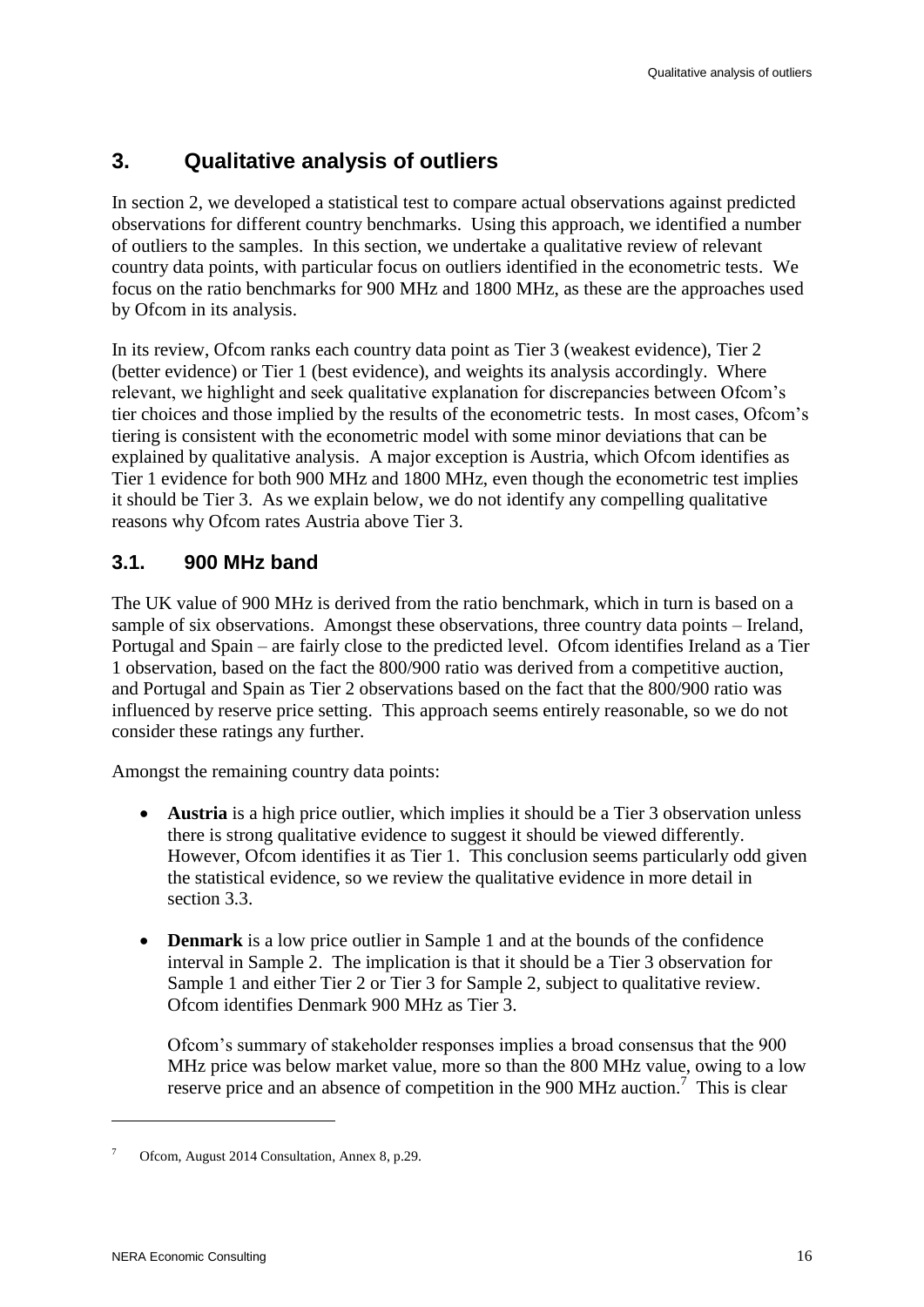qualitative evidence to support the statistical observation that Denmark is below the confidence interval using Sample 1 data, and hence Ofcom's decision to designate Denmark as Tier 3. Telefónica proposes using different data for Denmark (based on comparing the 800 and 900 MHz reserve prices), which has the effect of lifting the value up to the level of the lower confidence interval (and also narrows the confidence interval). This creates a borderline case for upgrading Denmark to Tier 2 when using Sample 2 data, given that there is precedent for using reserve price ratios (e.g. Portugal) as a measure of UK value.

 **Romania** is a high price outlier for Sample 1 and close to the upper bound confidence interval for Sample 2. This implies it should be Tier 3 under Sample 1, and either Tier 2 or Tier 3 under Sample 2, subject to qualitative review. Ofcom originally identified Romania as "more important evidence" but in its most recent consultation, downgrades it to Tier 3.

In its revised analysis of Romania, Ofcom concludes that there is "*a risk that the 900 MHz auction price overstates market value in Romania (of an unknown extent and*  scale)".<sup>8</sup> This analysis is consistent with comments from AM&A, Telefónica and Vodafone, as reported by Ofcom.<sup>9</sup> Ofcom also implicitly acknowledges that Romania may be a poor benchmark for lower frequency spectrum in the UK, as 2G traffic levels are particularly high, compared to the UK and other benchmark countries.<sup>10</sup> Taken together, this evidence supports Ofcom's decision to identify Romania as Tier 3, regardless of whether Sample 1 or Sample 2 data is used.

One further peculiar feature of the benchmarks for Austria and Romania is that the 900/800 ratio is greater than 1.0, meaning that the reported value for 900 MHz is higher than 800 MHz. This appears contrary to the general hypothesis that the value of 900MHz is less than 800 MHz, given that it is a higher frequency band and, unlike 800 MHz, not (yet) a core LTE band. Indeed, logically, it is difficult to reconcile Ofcom's conclusion that the 900/800 value ratio is 65% and its assertion that substantial weight should be placed on Austria as a benchmark for 900 MHz, when it has a ratio of 110%. We note that, under Sample 1, Ofcom disregards Denmark as an observation because its 2600 MHz price is above 1800 MHz. This precedent might imply that Ofcom should eliminate Austria and Romania from its 900 MHz observations, or else downgrade Austria to Tier 3 alongside Romania.

In summary, the statistical and qualitative evidence for 900 MHz ratio benchmarks appears to support Ofcom's categorisation of all benchmarks with the significant exception of Austria.

#### <span id="page-16-0"></span>**3.2. 1800 MHz band**

The UK value of 1800 MHz ratio is derived using the distance methodology ratio benchmarks, which in turn is based on a sample of nine observations under Sample 1 and ten observations under Sample 2. In this case, there is significant variation from the predicted

<sup>8</sup> Ofcom, August 2014 Consultation, Annex 8, p.73.

<sup>9</sup> Ofcom, August 2014 Consultation, Annex 8, p.72.

<sup>&</sup>lt;sup>10</sup> Ofcom, August 2014 Consultation, Annex 8, p.74.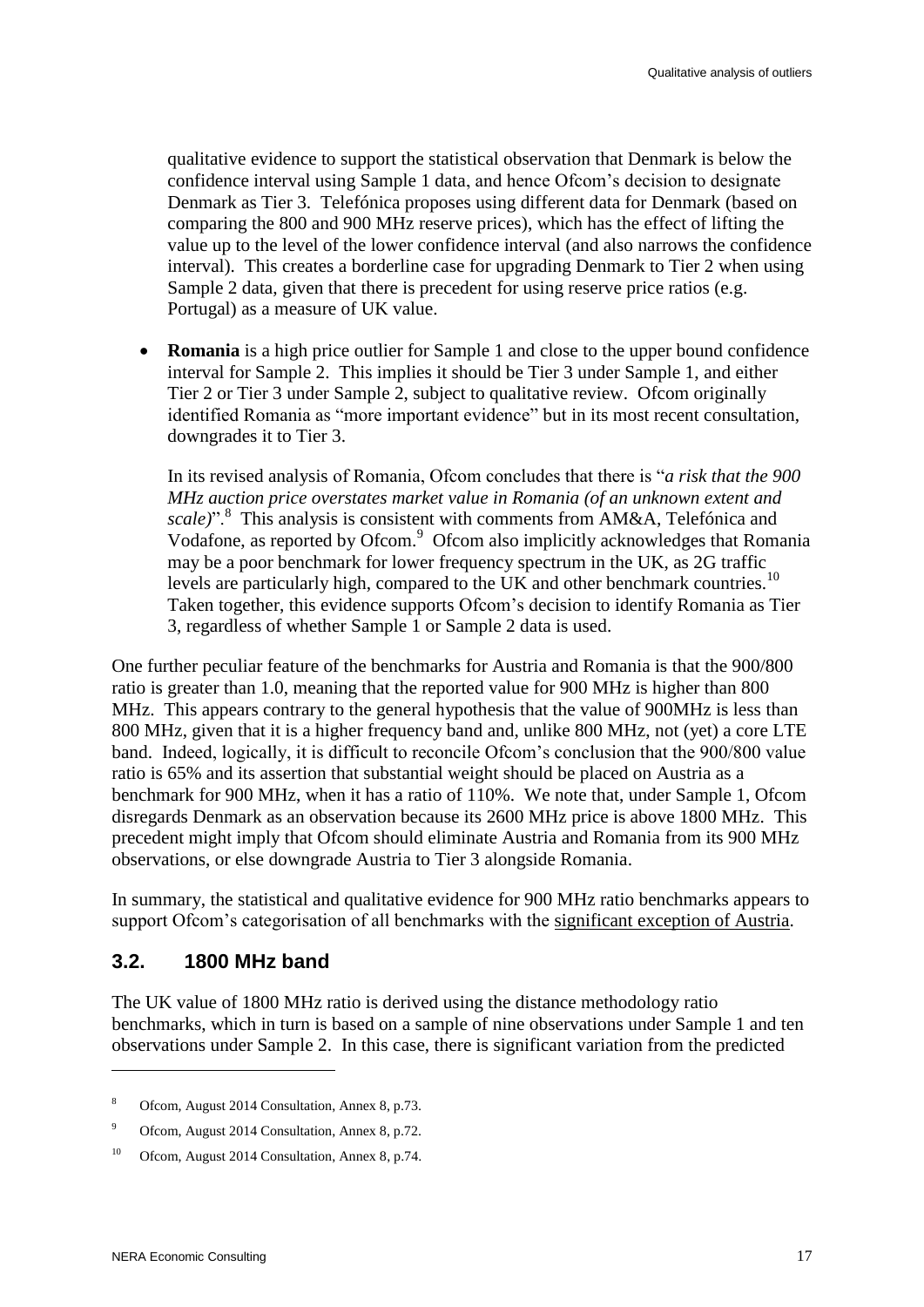levels. Four country data points – Germany, Ireland, Italy and Romania – are within the confidence interval. Amongst these, Ofcom identifies Ireland and Italy as Tier 1, Germany as Tier 2 and Romania as Tier 3. Two further data points – Czech Republic and Slovakia – are either inside or sit upon the lower confidence interval depending on which sample is used. Ofcom identifies both as Tier 3.

All these categorization decisions, except Romania, appear consistent with the econometric results. Furthermore, Ofcom's decision to downgrade Romania can readily be explained by the same qualitative issues identified above for 900 MHz. On first view, the decision to rank Germany below Ireland and Italy looks odd, but Ofcom justifies this on the basis that the German auction took place relatively early in the sample period when the position of 1800 MHz as a prime LTE band was less firm and that the 1800 MHz price may have been relatively weak owing to strategic bidding<sup>11</sup>, both of which are plausible arguments. Therefore, with the exception of Ireland, where we have a concern regarding the impact of proxy values for 2600 MHz, we do not consider these rankings further.

Amongst the remaining country data points:

- **Austria** is an exceptional high price outlier, which implies it should be a Tier 3 observation unless there is strong qualitative evidence to suggest it should be viewed differently. However, Ofcom identifies it as Tier 1. As with 900 MHz, this conclusion seems particularly odd given the statistical evidence, so we review the qualitative evidence in more detail in section [3.3.](#page-19-0)
- **Denmark** was eliminated from Sample 1 because the reported 1800 MHz value is below the 2600 MHz value, an observation incompatible with the underlying thesis that the value of 1800 MHz lies between 800 MHz and 2600 MHz. Based on this data, this decision makes sense, but we note the inconsistency with the 900 MHz ratio, where observations that report a 900 MHz price above 800 MHz are not eliminated. Using Telefónica's alternative Danish data in Sample 2, no such problems arise but Denmark is a low price outlier, implying it should be a Tier 3 observation subject to qualitative review.

Ofcom concludes that the Danish 1800 MHz likely understates market value relative to the 800 MHz and 2600 MHz, owing to a low reserve price and absence of competition in the 900 MHz auction.<sup>12</sup> Stakeholders provide no evidence to dispute this conclusion.<sup>13</sup> Accordingly, we conclude that there is qualitative evidence that supports the statistical observation that Denmark is an outlier using Sample 2, which implies it should be designated as Tier 3.

<sup>&</sup>lt;sup>11</sup> Ofcom, August 2014 Consultation, Annex 8, p.37-38.

<sup>12</sup> Ofcom, August 2014 Consultation, Annex 8, p.30.

<sup>&</sup>lt;sup>13</sup> Based on responses reported in: Ofcom, August 2014 Consultation, Annex 8, p.29-30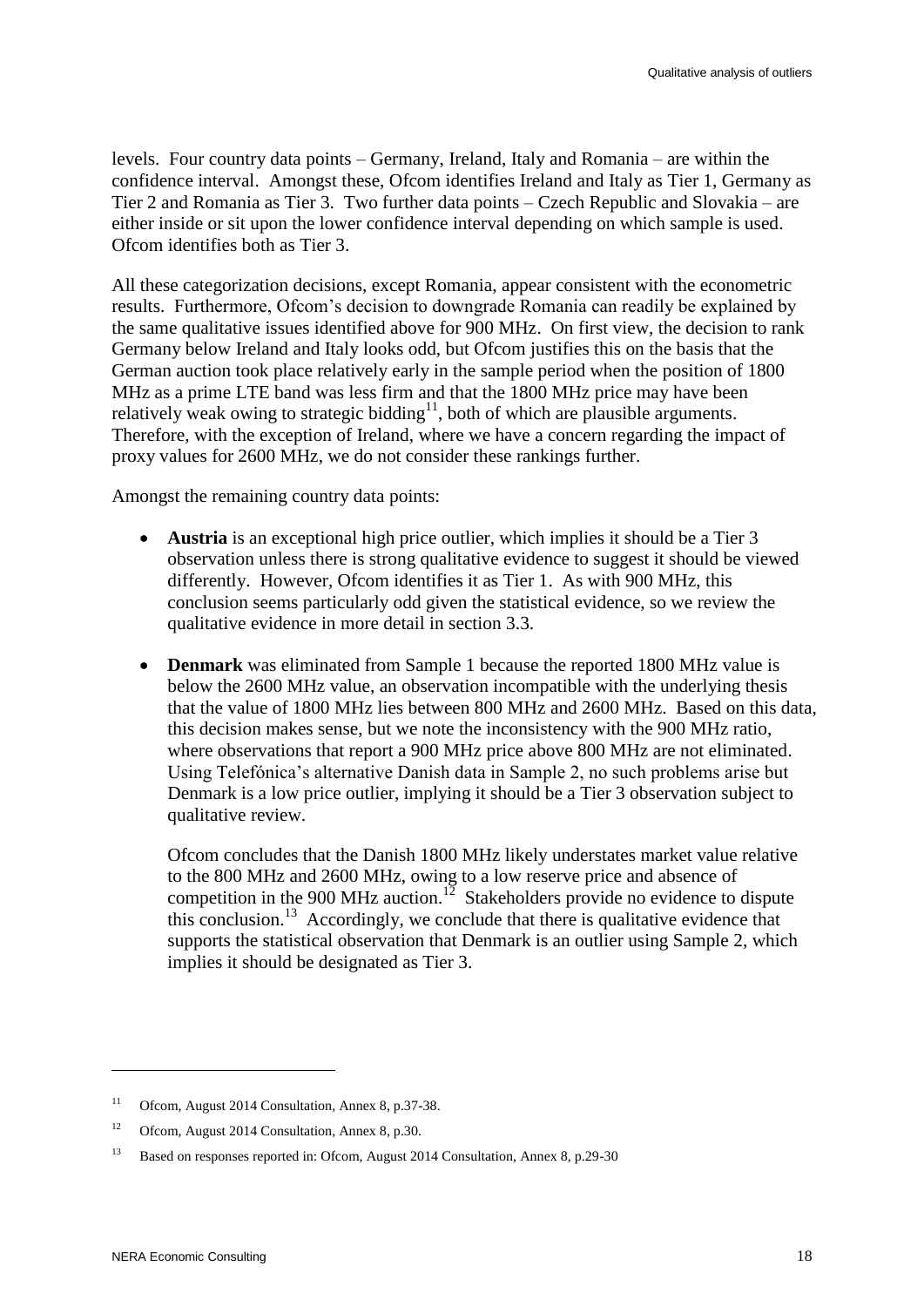**Portugal** is a low price outlier, which implies it should be Tier 3, subject to qualitative review. Ofcom identifies it as Tier 3.

Ofcom concludes that the Portuguese 1800 MHz price likely understates value relative to 800 MHz and 2600 MHz, but the scale is unknown, because all these prices were at reserve level and may be underestimates.<sup>14</sup> Stakeholder comments primarily focus on absolute values and are not informative regarding the relative value of 1800 MHz.<sup>15</sup> Given statistical evidence that Portugal is an outlier and the lack of qualitative evidence to challenge this observation, Ofcom's designation of Portugal as Tier 3 seems sound.

 **Sweden** is a high price outlier, albeit much less so than Austria, which implies it should be a Tier 3 observation subject to qualitative review. Ofcom identifies it as Tier 2.

Ofcom concludes that the Swedish 1800 MHz benchmark "*could be an understatement or overstatement of UK market value*."<sup>16</sup> This conclusion is at odds with statistical evidence, which suggests it is likely to be an overestimate. We have reviewed the qualitative evidence and conclude that Ofcom is probably in error on this point, as:

- o Ofcom concludes that the 800 MHz price likely understates value in Sweden and stakeholders apparently do not dispute this.<sup>17</sup> We note that the observed value in the statistical model is below the predicted level.
- o Ofcom also concludes that the 1800 MHz price likely understates value, owing to competition allegedly being reduced by the impact of a joint bid arrangement between two bidders. This conclusion is disputed by Telefónica, which points out that competition in the auction could have been enhanced by the joint bid, notwithstanding the lower number of bidders.<sup>18</sup> In the absence of any clear qualitative evidence to support either hypothesis, we note that the fact that the observed value for 1800 MHz is above the predicted level in our model suggests that greater weight should be attached to Telefónica's position.
- o The 2600 MHz price is a proxy value estimated by Ofcom. This has been set below the predicted value.
- $\circ$  Taken together, the probable combination of a low 800 MHz benchmark, high 1800 MHz benchmark and low 2600 MHz benchmark would have the effect of exaggerating the ratio benchmark when using the distance methodology.

1

<sup>14</sup> Ofcom, August 2014 Consultation, Annex 8, p.68.

<sup>&</sup>lt;sup>15</sup> Based on comments reported in: Ofcom, August 2014 Consultation, Annex 8, p.65-67.

<sup>&</sup>lt;sup>16</sup> Ofcom, August 2014 Consultation, Annex 8, p.95.

<sup>17</sup> Ofcom, August 2014 Consultation, Annex 8, p.95.

<sup>18</sup> Ofcom, August 2014 Consultation, Annex 8, p.94.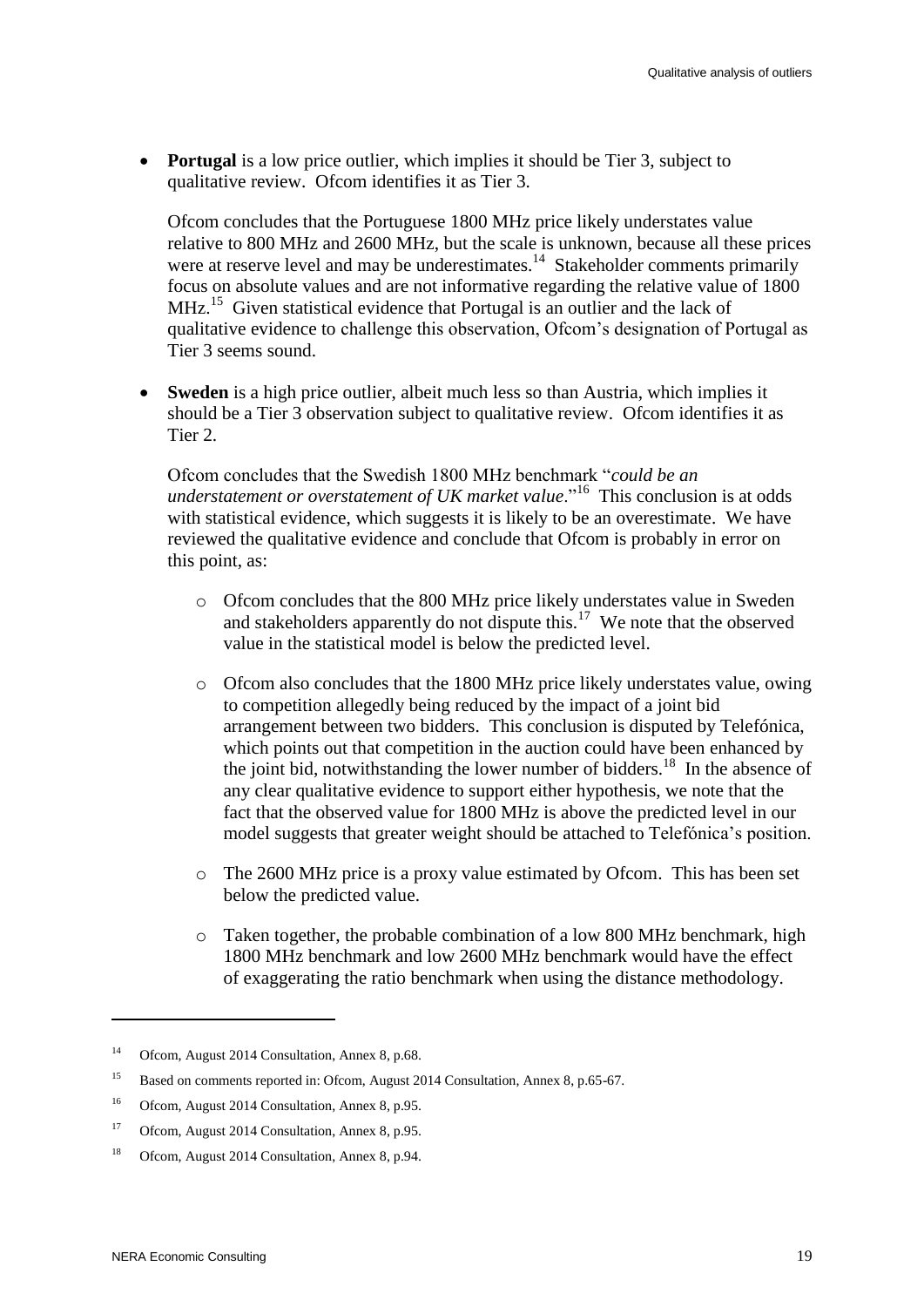When comparing the results using Sample 1 and Sample 2, it is apparent that raising the proxy value for 2600 MHz reduces the 1800 MHz ratio benchmark. Indeed were it not for the impact of Denmark being added to Sample 2 (which squeezes the confidence intervals), the proposed change would have brought Sweden inside the confidence interval. We conclude that Sweden is potentially a Tier 2 benchmark, but with a significant risk of overstating the value of 1800 MHz.

Amongst the data sets, the Ireland and Sweden 1800 MHz ratio benchmarks stand out because they alone are derived using proxy values for 2600 MHz. As Telefónica describes in their response to this consultation, Ofcom's approach to determining proxy values is just one of many possible approaches, each of which give different results. Given the uncertainty over the proxy methodology, we recommend downgrading Ireland to Tier 2. Meanwhile, if Sweden is kept as Tier 2, Ofcom should put greater weight on the possibility it is overstating UK value.

In summary, the statistical and qualitative evidence for 1800 MHz ratio benchmarks broadly supports Ofcom's categorisation of available benchmarks with the significant exception of Austria. Some other, more modest changes should be also be considered: Ofcom should review the weight it places on the Irish and Swedish benchmarks given the impact of proxy values; it should acknowledge the risk that the Swedish benchmark is overstated and it should consider reinstating Denmark as a Tier 2/Tier 3 benchmark based on the alternative bid data proposed by Telefónica.

# <span id="page-19-0"></span>**3.3. Austrian bid data**

Amongst all the reported outliers in the 900 MHz and 1800 MHz ratio benchmark samples, Austria stands out because it is the only one rated as Tier 1. For both 900 MHz and 1800 MHz, the statistical evidence is that Austria should be a Tier 3 observation. Indeed, for 900 MHz, there is a plausible argument that it should be eliminated entirely given that it reports a value for 900 MHz that is 10% higher than 800 MHz, an observation which is clearly at odds with the consensus that 800 MHz is more valuable than 900 MHz.

In this subsection, we consider the qualitative evidence put forward regarding the merit or otherwise of Austria as a benchmark for the UK. We start by noting that Ofcom's position on Austria is highly controversial and this is reflected in the attention it gets in the August consultation document: 14 pages versus only 6-7 pages each for other countries used in the ratio benchmarks.<sup>19</sup> We observe that stakeholders have put forward multiple reasons why they believe Austria is likely to significantly over-estimate UK values. We recognise Ofcom's point that many of the arguments they put forward, such as the impact of strategic bidding, are hard to prove. However, we think that Ofcom is missing the point. Given the statistical evidence that Austria is an outlier, it should be for Ofcom to prove that Austria is nevertheless a good benchmark, not for stakeholders to prove that it is not.

<sup>&</sup>lt;sup>19</sup> Ofcom, August 2014 Consultation, Annex 8.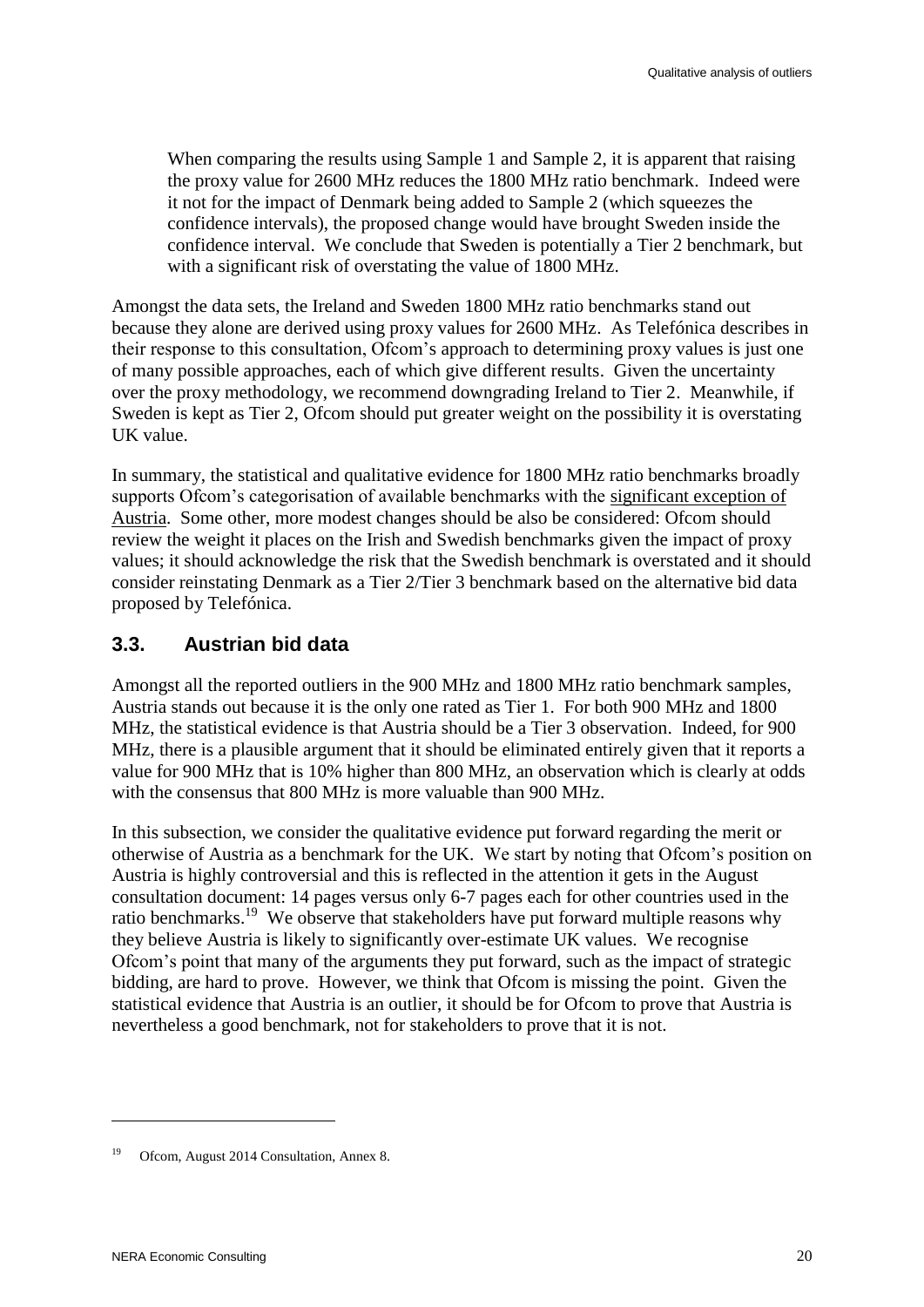Based on a review of Ofcom's consultation paper<sup>20</sup>, the arguments put forward by stakeholders against placing substantial weight on Austria include the following:

- The Austrian award of 800, 900 and 1800 MHz used a CCA format, and band specific prices cannot be inferred directly. Instead, prices in Austria are derived using the LRP methodology, which is an approximation method. This introduces a risk or error, although it is ambiguous whether this could lead to ratios being over or under-stated.
- The underlying bid data for the Austrian multi-band auction has not been released. The analysis of UK auction prices has been supported by a rich debate over the impact of different bids. Such an analysis is impossible in the case of Austria.
- Relative to the UK and other auctions in the sample, spectrum caps were unusually lax. This may have encouraged bidders to make bids for larger packages than they needed, with bid values inflated by what Ofcom calls "strategic investment" (i.e. blocking value – the value of denying spectrum to a rival operator). However, absent publication of bid data, this cannot be proved.
- The lack of aggregate demand data in most of the clock rounds may have encouraged aggressive bidding behaviour, as each bidder likely feared paying proportionately more for smaller quantities of spectrum than their rivals. We note that other CCAs in Europe have been run with aggregate demand data published at the end of each round, so the perceived risk of relative overpayment may have been greater in Austria than elsewhere.
- Bidders may have engaged in deliberate price-setting strategic bids. Such tactics are potentially particularly relevant to a CCA, as prices are determined based on the losing bids of rivals. It is often the case in a CCA that bidders can identify packages and associated bid amounts that they have little or no chance of winning but which will like set an opportunity cost for rivals. However, there is no bid data available to test this hypothesis.
- If there was strategic bidding, based on blocking value and/or price setting, this may have had a disproportionate upward impact on the prices of 900 MHz and 1800 MHz. Incumbent operators may have had predictable, irreducible demands for these bands in order to avoid disruption to legacy operations. As a result, bids for large amounts of 900 MHz and 1800 MHz spectrum may either (a) carry particularly high blocking value because if they won they are certain to cause disruption to an rival; or (b) be particularly effective in price setting, as they have low chance of winning given that rivals will place particularly high values on packages that block such a bid. Predictable asymmetries between bidders may also encourage such behaviour: a stronger bidder, such as Telkom Austria, may have pursued strategy (a), while a weaker bidder, such as H3G, may have pursued strategy (b).

<sup>&</sup>lt;sup>20</sup> Ofcom, August 2014 Consultation, Annex 8, p.9-13.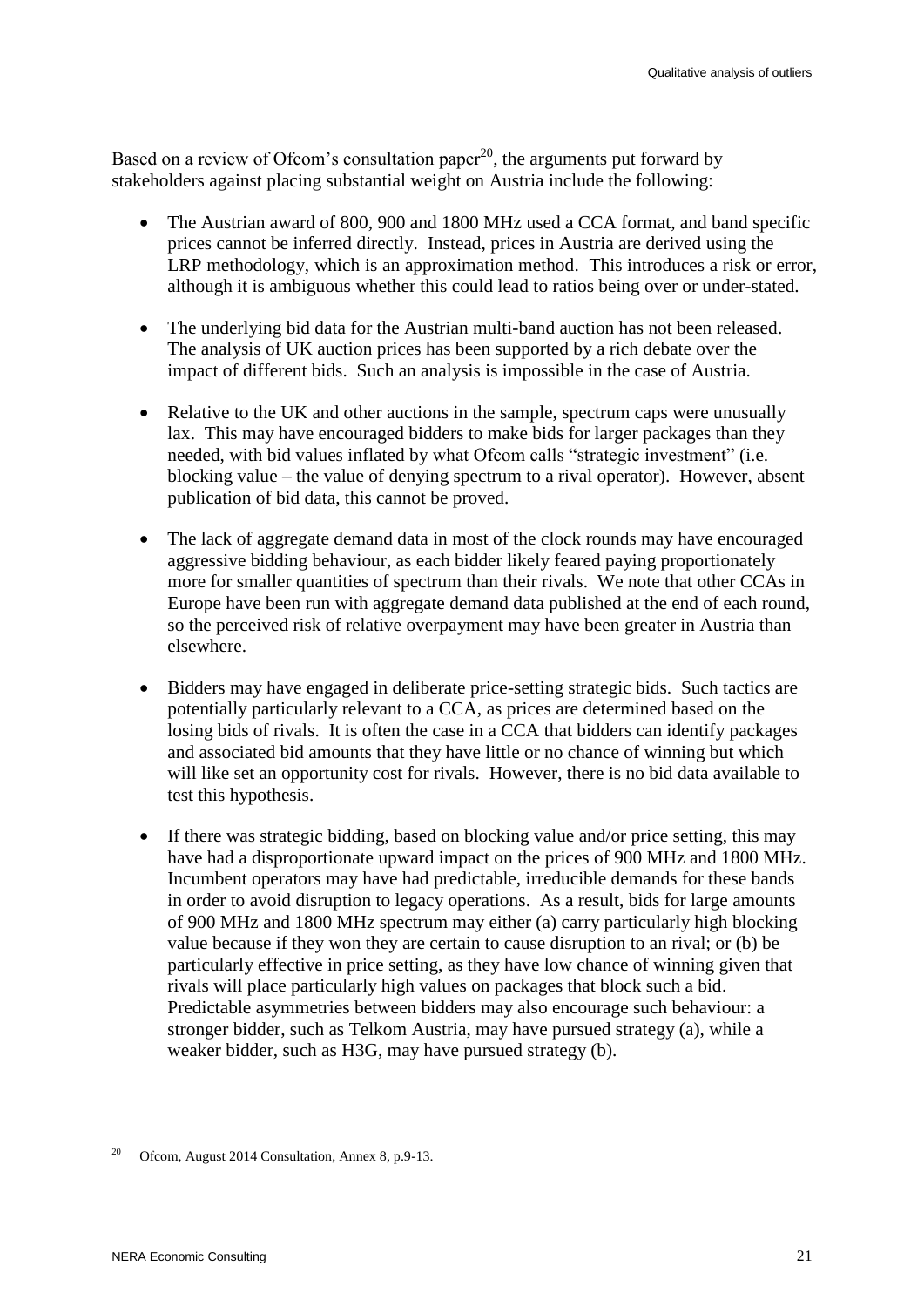The lack of bid data means that allegations of strategic bidding in the Austrian auction cannot be verified from the auction results. However, as Telefónica reports in its response to the May Update Notice, there is direct evidence from the bidders that they believe that the auction process was flawed and that prices exceeded market value: $^{21}$ 

- **Telekom Austria (TKA):** Under a slide entitled "*The Combinatorial Clock Auction Format is Highly Complex and Creates Partly Undesired Incentives*", Telekom states that "*Each bidder has a high incentive to bid on much more spectrum than its real demand and thus to reduce its demand late to influence the price of rivals*".<sup>22</sup>
- **T-Mobile:** "*If one of the three operators was unable to afford spectrum, they would not be able to provide 4G services, and we came very close to that scenario. Therefore, the prices set are at the market value of the entire company, rather than the market value of the spectrum*."<sup>23</sup>
- **3 Austria:** "*For the industry as a whole, however, this auction result is a disaster…*" <sup>24</sup> "*The auction process was illegal in form and in substance. 3 Austria*  was considerably harmed. To simply accept this would be irresponsible."<sup>25</sup> "Jan *Trionow, CEO ofH3G, described the auction as a 'disaster for the industry' because the high pricing is likely to see rural rollouts abandoned*".<sup>26</sup>

In defence of its decision to designate Austria as a Tier 1 benchmark, Ofcom makes the following arguments:

- Some audit of Ofcom's prices is possible. Of com made available the software used to calculate LRPs and also released relevant diagnostic statistics on the four scenarios that were run. RTR, the Austrian regulator, also released data on average final clock prices for each band, and the ratios across these bands are similar to the ratios of the LRPs. We note, however, that this data does not allow bid-level analysis of the type that Ofcom itself focuses on when deriving prices from the UK auction.
- Ofcom argues that "*the available evidence does not provide clear evidence for or against the various allegations of strategic bidding that were put forward by*

<sup>&</sup>lt;sup>21</sup> Telefonica UK, Annual licence fees for 900 MHz and 1800 MHz spectrum, Ofcom consultation response, 10 October 2013, p.13-14.

<sup>&</sup>lt;sup>22</sup> Telecom Austria Group, Results of the Austrian Spectrum Auction, October 21, 2013, p. 5.

<sup>23</sup> Telecoms.com, 28 November 2013, [http://www.telecoms.com/201711/t-mobile-austria-confirms-intent-to-appeal](http://www.telecoms.com/201711/t-mobile-austria-confirms-intent-to-appeal-auction-results/)[auction-results/.](http://www.telecoms.com/201711/t-mobile-austria-confirms-intent-to-appeal-auction-results/)

<sup>&</sup>lt;sup>24</sup> Ouote from Jan Trionow, CEO of 3 Austria, in European Communications, 23 October 2013, [http://www.eurocomms.com/industry-news/49-online-press/9370-austrian-operators-slam-having-to-spend-2-billion](http://www.eurocomms.com/industry-news/49-online-press/9370-austrian-operators-slam-having-to-spend-2-billion-on-4g-lte-spectrum)[on-4g-lte-spectrum.](http://www.eurocomms.com/industry-news/49-online-press/9370-austrian-operators-slam-having-to-spend-2-billion-on-4g-lte-spectrum)

<sup>&</sup>lt;sup>25</sup> Ouote from Jan Trionow, CEO of 3 Austria, Telecoms.com, 28 November 2013[, http://www.telecoms.com/201711/t](http://www.telecoms.com/201711/t-mobile-austria-confirms-intent-to-appeal-auction-results/)[mobile-austria-confirms-intent-to-appeal-auction-results/.](http://www.telecoms.com/201711/t-mobile-austria-confirms-intent-to-appeal-auction-results/)

<sup>&</sup>lt;sup>26</sup> Telegeography, 22 October 2013, http://www.telegeography.com/products/commsupdate/articles/2013/10/22/a1scoops-half-of-spectrum-spoils-h3g-brands-process-a-disaster-for-industry.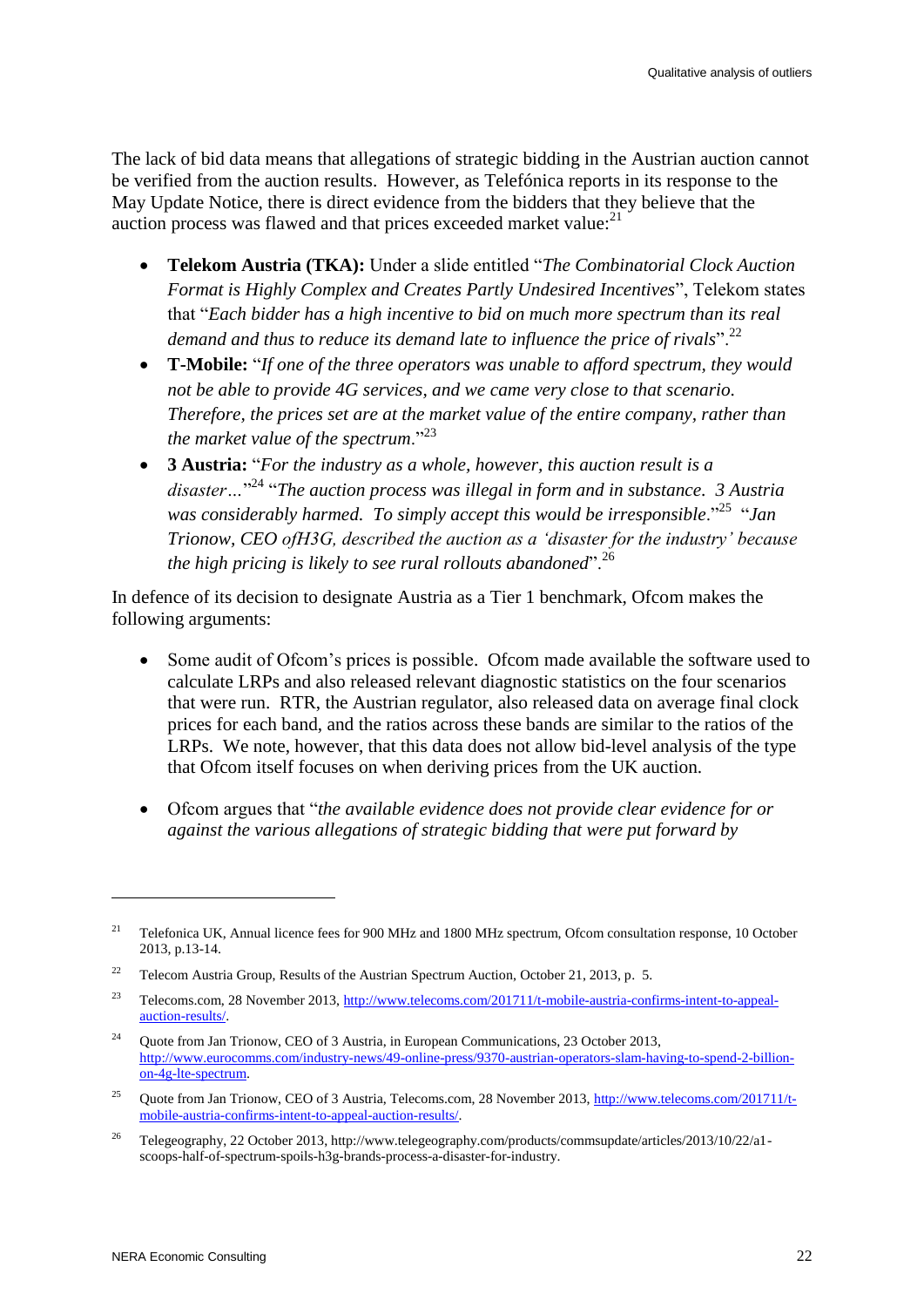*stakeholders as materially affecting the relative values we use in our benchmarking*  analysis."<sup>27</sup> This conclusion in turn rests on two points:

- o Ofcom acknowledges that it is possible that that bids in the auction may have been influenced by strategic investment or price setting behaviour. However, it argues that there is no clear evidence of such behaviour and that such bidding would be risky.
- o Ofcom further argues that, even if such behaviour took place, it is ambiguous what impact it would have had on its ratio benchmarks. In particular, it concludes that there is no evidence to suggest that prices of 900 MHz would have been driven up more than 800 MHz, and only weak evidence to suggest that 1800 MHz may have been driven up more than 800 MHz.

The approach put forward by Ofcom with respect to strategic bidding in consistent with its general position on this subject:

*"As stated in paragraph 7.91 our approach to allegations of strategic bidding is to identify the direction of the potential understatement or overstatement, but to judge both the risk and the scale of any effect as being unknown, in the absence of clear evidence that it occurred.*" 28

Such a position, however, lacks credibility in this case, for a number of reasons. Firstly, the statistical evidence is that Austria is an outlier for both ratio benchmarks and all absolute benchmarks relating to the multi-band auction. In this context, the argument that both absolute and relative prices were distorted by strategic bidding seems plausible (especially give the comments made by actual bidders), and it should be for Ofcom to disprove this allegation, not for stakeholders to prove it. Secondly, in the absence of any published bid data, it is obviously impossible to discern how relative prices were affected by strategic bidding, so Ofcom's demand for evidence is not reasonable. In this case, the presumption should be in favour of the statistical evidence, which tells us that Austrian benchmarks overstate UK value. Finally, in the case of 900 MHz, the observation that the price was above 800 MHz only reinforces the conclusion that something odd happened in the Austrian auction and the benchmarks are not reliable.

In conclusion, we observe that there is a plausible narrative to explain why Austrian benchmarks are high price outliers. This narrative alleges that strategic bidding behaviour drove prices upwards beyond the market level and also distorting price ratios across bands. The absence of published bid data means that it is not possible to verify this story. Equally, it is impossible to prove the counter-factual that price ratios were not distorted. Given the strong statistical evidence that Austrian data points are outliers, we conclude that the reasonable approach is to presume that Austrian bid data is suspect, and to downgrade it to a Tier 3 observation.

1

<sup>&</sup>lt;sup>27</sup> Ofcom, August 2014 Consultation, Annex 8, p.17.

<sup>28</sup> Ofcom, August 2014 Consultation, Annex 8, p.15.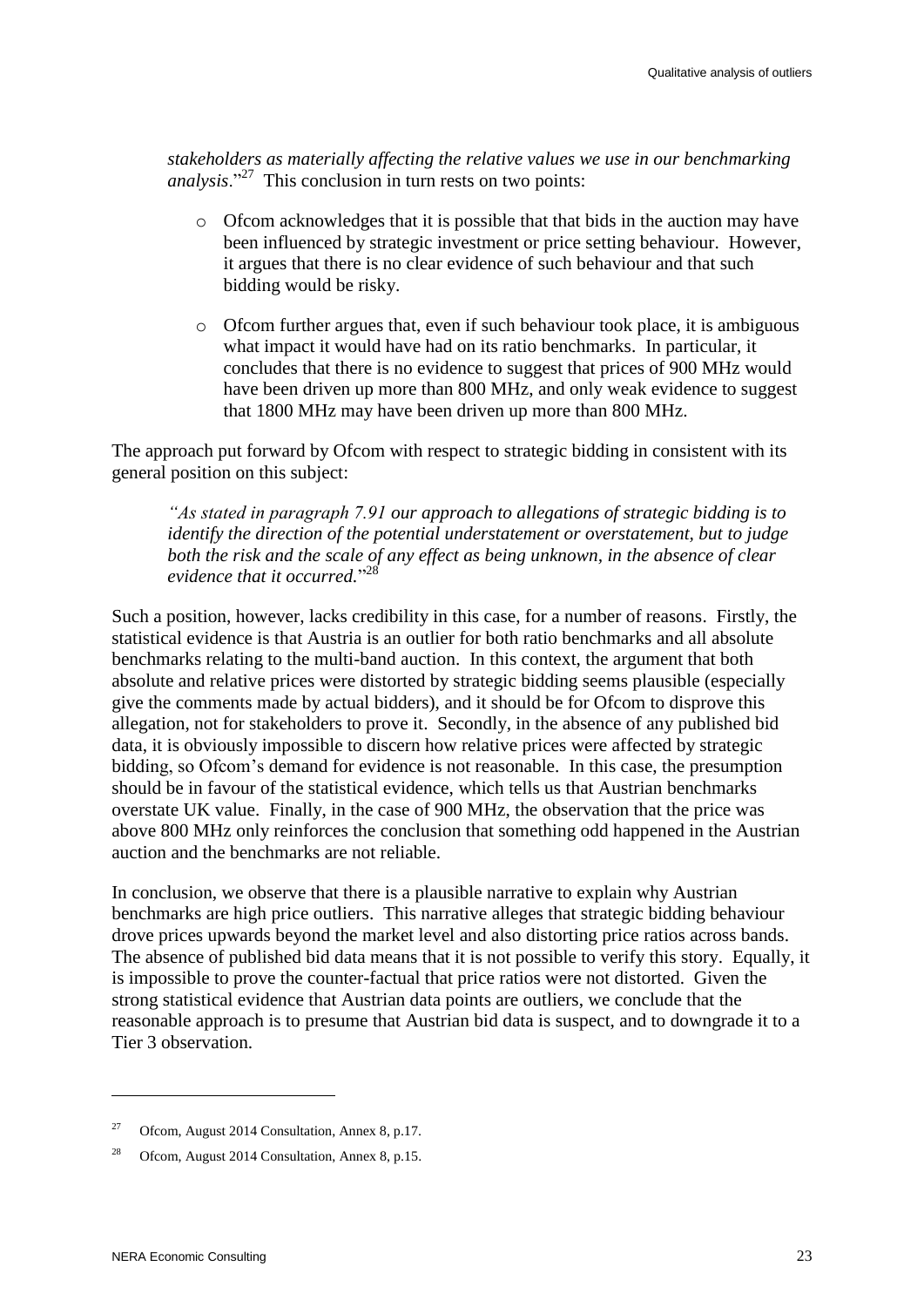# <span id="page-23-0"></span>**4. Conclusion**

In this paper, we make the case for Ofcom to introduce a new step in its analysis of country benchmarks. We propose that, prior to undertaking a "bottom up" qualitative analysis of individual observations, Ofcom should apply a "top down" econometric evaluation to screen for potential outliers. This approach provides a framework for allocating observations to Ofcom's three tiers of evidence which can then be refined through qualitative reasoning. In particular, in cases where lack of evidence may make qualitative reasoning difficult, it provides an objective basis for tier designation.

We develop such a test and apply it to the benchmark data used by Ofcom, with particular focus on the ratio benchmarks used by Ofcom to assess the UK value of 900 and 1800 MHz. We also consider the qualitative evidence used for tiering evidence points, with particular focus on observations identified as outliers. In most cases, Ofcom's tiering is consistent with the econometric model with some minor deviations that can be explained by qualitative analysis.

However, there are some country benchmarks where we propose changes:

- **Austria 900 MHz (Tier 3) and 1800 MHz (Tier 3).** These observations are outliers in the econometric test. There is qualitative evidence that ratios may have been distorted owing to strategic bidding. This hypothesis is uncertain but there is no firm evidence to refute it. Accordingly, the reasonable presumption is that both Austrian benchmarks should be Tier 3, not Tier 1.
- **Denmark 900 MHz (Tier 2/Tier 3) and 1800 MHz (Tier 3).** Telefónica put forward alternative benchmarks for Denmark from which it generates estimates for 900 MHz and 1800 MHz that are more plausible than the Ofcom data and improve the fit of the econometric model. The 900 MHz ratio sits on the confidence interval and there are qualitative arguments that could place it in either Tier 2 or Tier 3. The 1800 MHz value is an outlier and clearly Tier 3.
- **Ireland 1800 MHz (Tier 2).** This value is significantly above the predicted level. Given that this value is sensitive to the level of the 2600 MHz proxy, we think it should be downgraded from Tier 1.
- **Sweden 1800 MHz (Tier 2, risk of overstating).** This value is a high price outlier. There is a qualitative evidence to suggest that the benchmark overstates value and is sensitive to the level of the 2600 MHz proxy. We do not think it is necessary to downgrade the benchmark provided that Ofcom acknowledges the risk of overstatement (at present it says the benchmark could over or understate value).

Amongst these changes, Austria is by far the most important. Ofcom's designation of Austria as Tier 1 lacks credibility, and highlights the peril of relying solely on qualitative evidence (or, in this case, the lack of it) without a statistical screening process to identify outliers.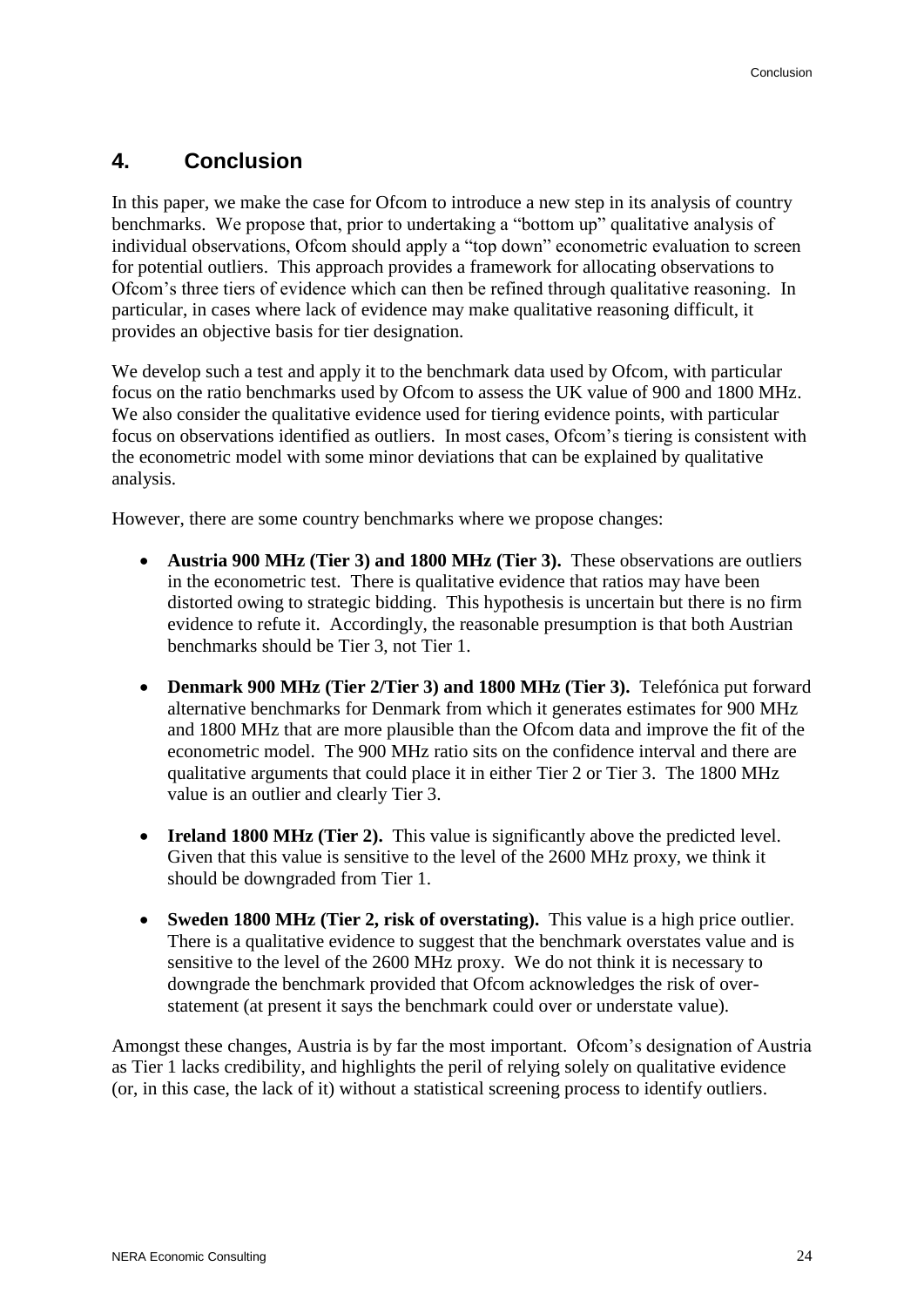# **Appendix 1: Datasets**

#### **Sample A: Ofcom data**

|                 |        | Absolute price benchmarks by band (£m/MHz)<br>Ratio price benchmarks (£m/MHz) |         |        |         |                 |            |
|-----------------|--------|-------------------------------------------------------------------------------|---------|--------|---------|-----------------|------------|
| Country         | 800MHz | 900MHz                                                                        | 1800MHz | 2.6GHz | 900/800 | 1800 (Distance) | Population |
| Austria         | 72.17  | 79.38                                                                         | 48.55   | 1.88   | 39.19   | 25.51           | 8,445,514  |
| Belgium         | 30.01  |                                                                               |         | 4.99   |         |                 | 11,100,000 |
| Czech Republic  | 44.08  |                                                                               | 5.97    | 2.98   |         | 7.47            | 10,500,000 |
| Denmark         | 16.21  | 2.88                                                                          | 1.23    | 10.30  | 6.13    |                 | 5,558,382  |
| Finland         | 15.59  |                                                                               |         |        |         |                 | 5,440,314  |
| Germany         | 52.94  |                                                                               | 1.85    | 1.64   |         | 5.63            | 81,800,000 |
| Greece          |        | 32.85                                                                         | 14.48   |        |         |                 | 11,300,000 |
| Ireland         | 63.55  | 39.56                                                                         | 25.23   | 6.81   | 20.31   | 14.31           | 4,588,798  |
| Italy           | 52.07  |                                                                               | 16.69   | 3.80   |         | 13.55           | 60,700,000 |
| Latvia          | 3.50   |                                                                               |         |        |         |                 | 1,992,762  |
| Lithuania       | 1.79   |                                                                               |         |        |         |                 | 2,940,845  |
| Portugal        | 37.32  | 24.88                                                                         | 3.25    | 2.49   | 21.75   | 6.09            | 10,600,000 |
| Romania         | 43.93  | 47.35                                                                         | 19.02   | 10.57  | 33.5    | 11.98           | 21,300,000 |
| Slovak Republic | 38.54  |                                                                               | 7.05    | 4.60   |         | 7.46            | 5,422,150  |
| Spain           | 40.42  | 26.38                                                                         |         | 3.27   | 23.25   |                 | 46,200,000 |
| Sweden          | 21.16  |                                                                               | 9.66    | 2.00   |         | 17.51           | 9,449,213  |

<span id="page-24-0"></span>Source: Ofcom, ALF 900-1800 MHz: Final benchmarking dataset

Notes: Empty cells indicate no data available in the Ofcom reference period. To calculate a single population point for each country, we took the simple average of the population amounts reported in the Ofcom spreadsheet for each relevant award for that country.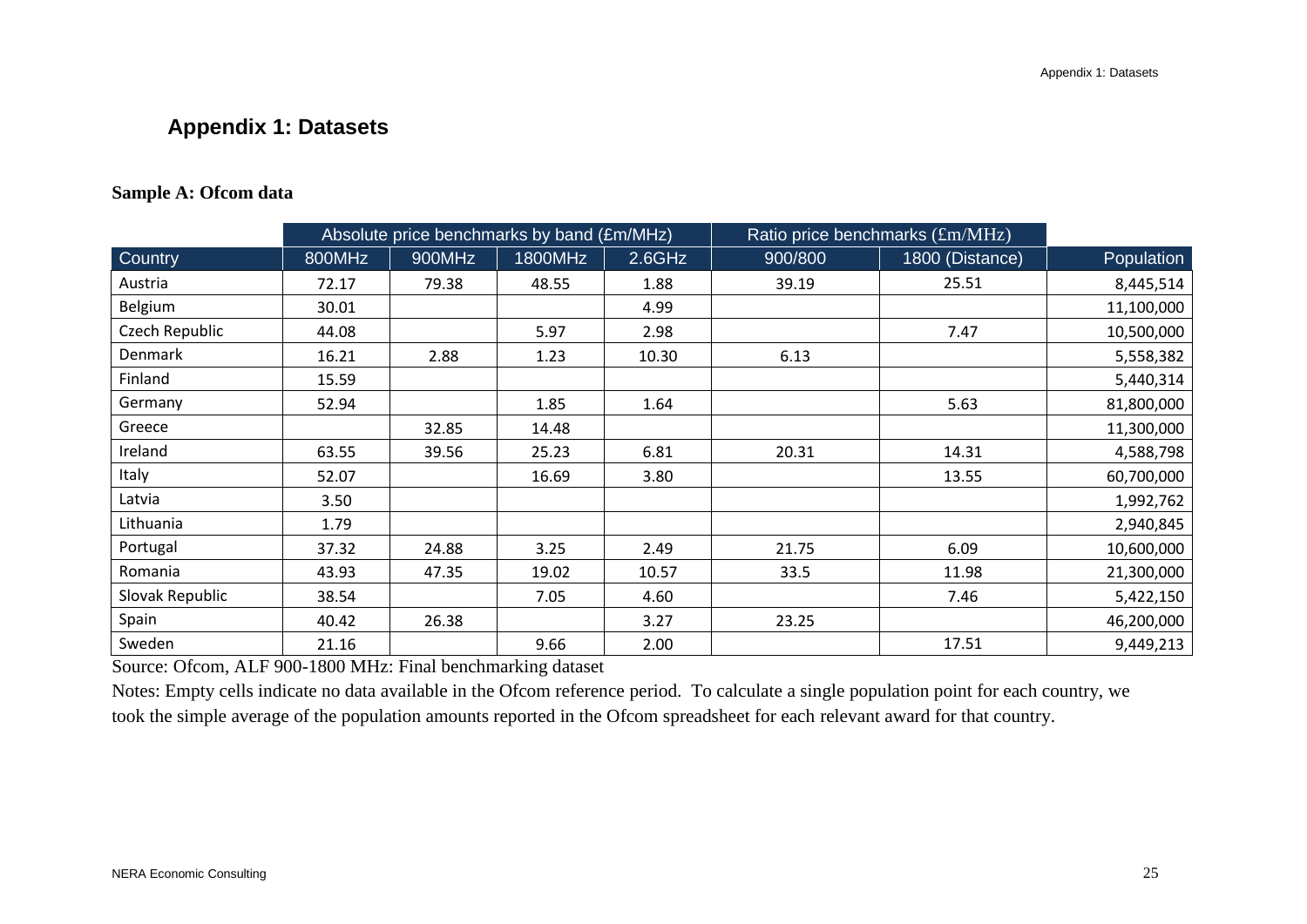|                 | Absolute price benchmarks by band (£m/MHz) |        |         |           | Ratio price benchmarks (£m/MHz) |                 |            |
|-----------------|--------------------------------------------|--------|---------|-----------|---------------------------------|-----------------|------------|
| Country         | 800MHz                                     | 900MHz | 1800MHz | $2.6$ GHz | 900/800                         | 1800 (Distance) | Population |
| Austria         | 72.17                                      | 79.38  | 48.55   | 1.88      | 39.19                           | 25.51           | 8,445,514  |
| Belgium         | 30.01                                      |        |         | 4.99      |                                 |                 | 11,100,000 |
| Czech Republic  | 44.08                                      |        | 5.97    | 2.98      |                                 | 7.47            | 10,500,000 |
| Denmark         | 5.84                                       | 2.88   | 1.23    | 1.12      | <b>16.91</b>                    | 6.14            | 5,558,382  |
| <b>Estonia</b>  | 13.80                                      |        |         |           |                                 |                 | 1,333,788  |
| Finland         | 15.59                                      |        |         |           |                                 |                 | 5,440,314  |
| <b>France</b>   | 36.29                                      |        |         | 5.41      |                                 |                 | 65,436,552 |
| Germany         | 52.94                                      |        | 1.85    | 1.64      |                                 | 5.63            | 81,800,000 |
| Greece          |                                            | 32.85  | 14.48   |           |                                 |                 | 11,300,000 |
| Ireland         | 63.55                                      | 39.56  | 25.23   | 6.83      | 20.31                           | 14.30           | 4,588,798  |
| Italy           | 52.07                                      |        | 16.69   | 3.80      |                                 | 13.55           | 60,700,000 |
| Latvia          | 3.50                                       |        |         |           |                                 |                 | 1,992,762  |
| Lithuania       | 1.79                                       |        |         |           |                                 |                 | 2,940,845  |
| Portugal        | 37.32                                      | 24.88  | 3.25    | 2.49      | 21.75                           | 6.09            | 10,600,000 |
| Romania         | 43.93                                      | 47.35  | 19.02   | 10.57     | 33.5                            | 11.98           | 21,300,000 |
| Slovak Republic | 38.54                                      |        | 7.05    | 4.60      |                                 | 7.46            | 5,422,150  |
| Spain           | 40.42                                      | 26.38  |         | 3.27      | 23.25                           |                 | 46,200,000 |
| Sweden          | 21.16                                      |        | 9.66    | 3.32      |                                 | 16.20           | 9,449,213  |

#### **Sample B: Ofcom data with adjustments proposed by Telefónica**

Sources: Ofcom, ALF 900-1800 MHz: Final benchmarking dataset; and adjustments proposed by Telefónica in Section 5 of its response to the August 2014 Consultation.

Notes: Highlighted cells indicate data points that are different from Sample 1. Empty cells indicate no data available in the Ofcom reference period. To calculate a single population point for each country, we took the simple average of the population amounts reported in the Ofcom spreadsheet for each relevant award for that country.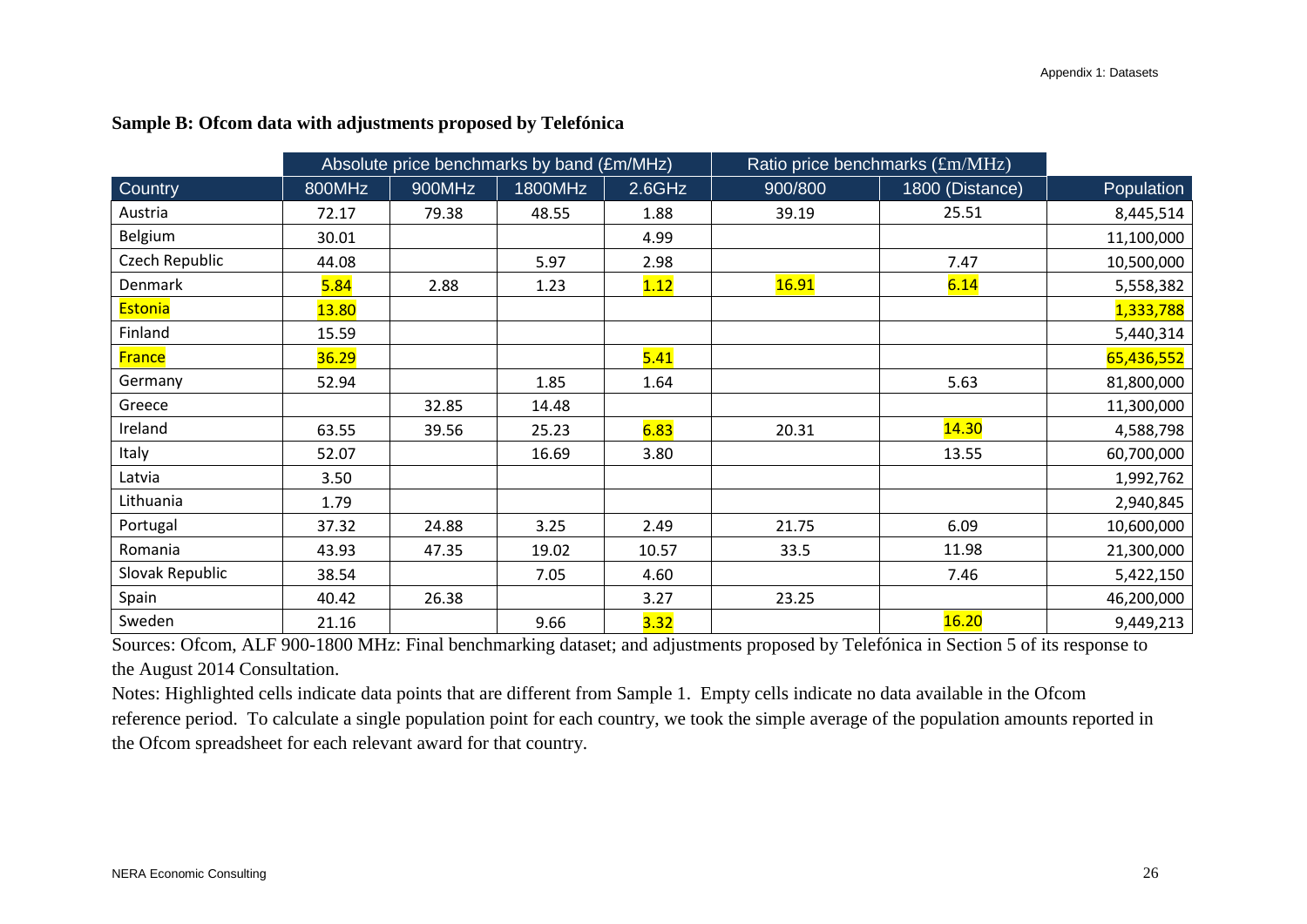# <span id="page-26-0"></span>**Report qualifications/assumptions and limiting conditions**

Information furnished by others, upon which all or portions of this report are based, is believed to be reliable but has not been independently verified, unless otherwise expressly indicated. Public information and industry and statistical data are from sources we deem to be reliable; however, we make no representation as to the accuracy or completeness of such information. The findings contained in this report may contain predictions based on current data and historical trends. Any such predictions are subject to inherent risks and uncertainties. NERA Economic Consulting accepts no responsibility for actual results or future events.

The opinions expressed in this report are valid only for the purpose stated herein and as of the date of this report. No obligation is assumed to revise this report to reflect changes, events or conditions, which occur subsequent to the date hereof.

All decisions in connection with the implementation or use of advice or recommendations contained in this report are the sole responsibility of the client. This report does not represent investment advice nor does it provide an opinion regarding the fairness of any transaction to any and all parties.

There are no third party beneficiaries with respect to this report, and NERA Economic Consulting does not accept any liability to any third party.